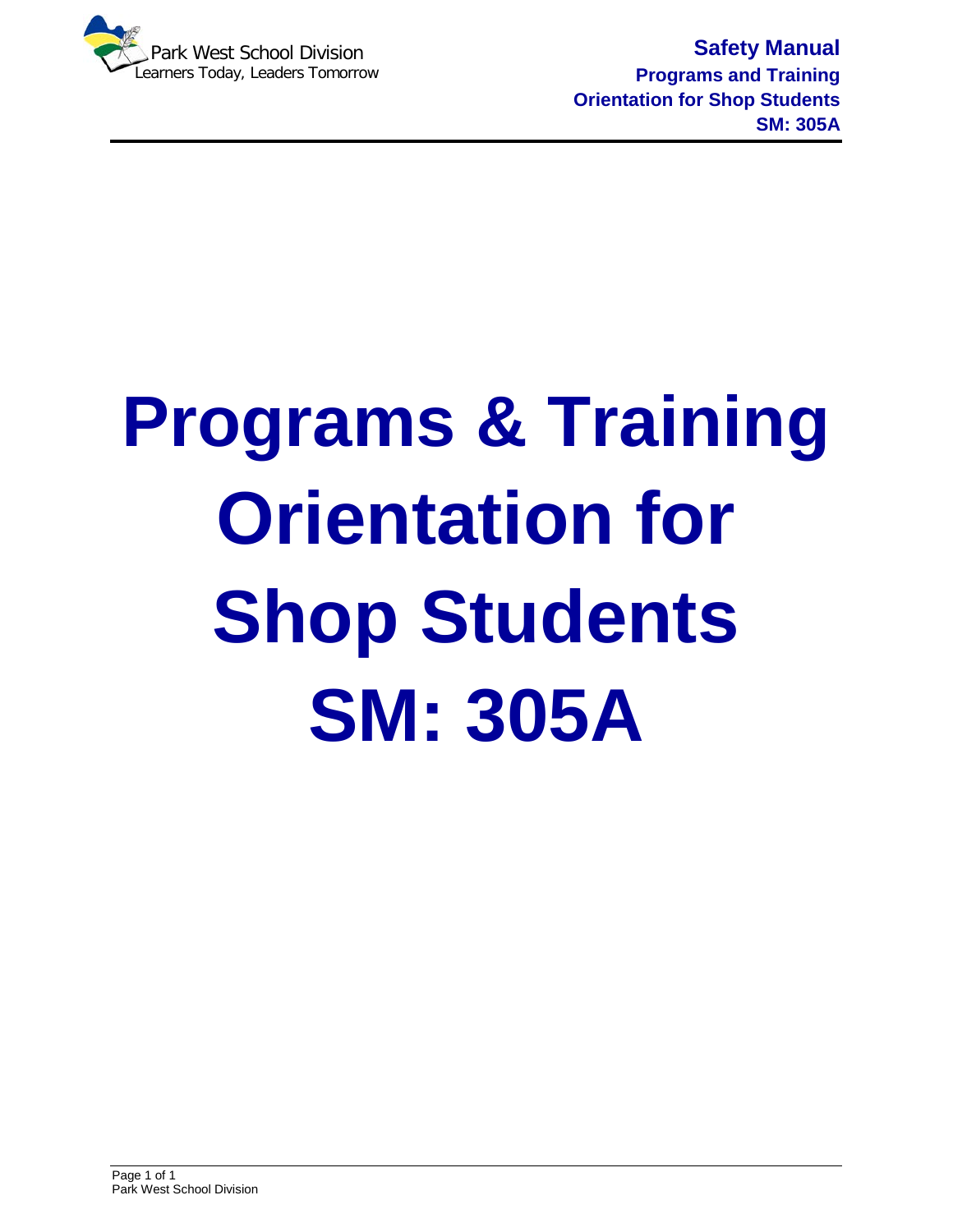## Welcome

## Industrial Arts

Students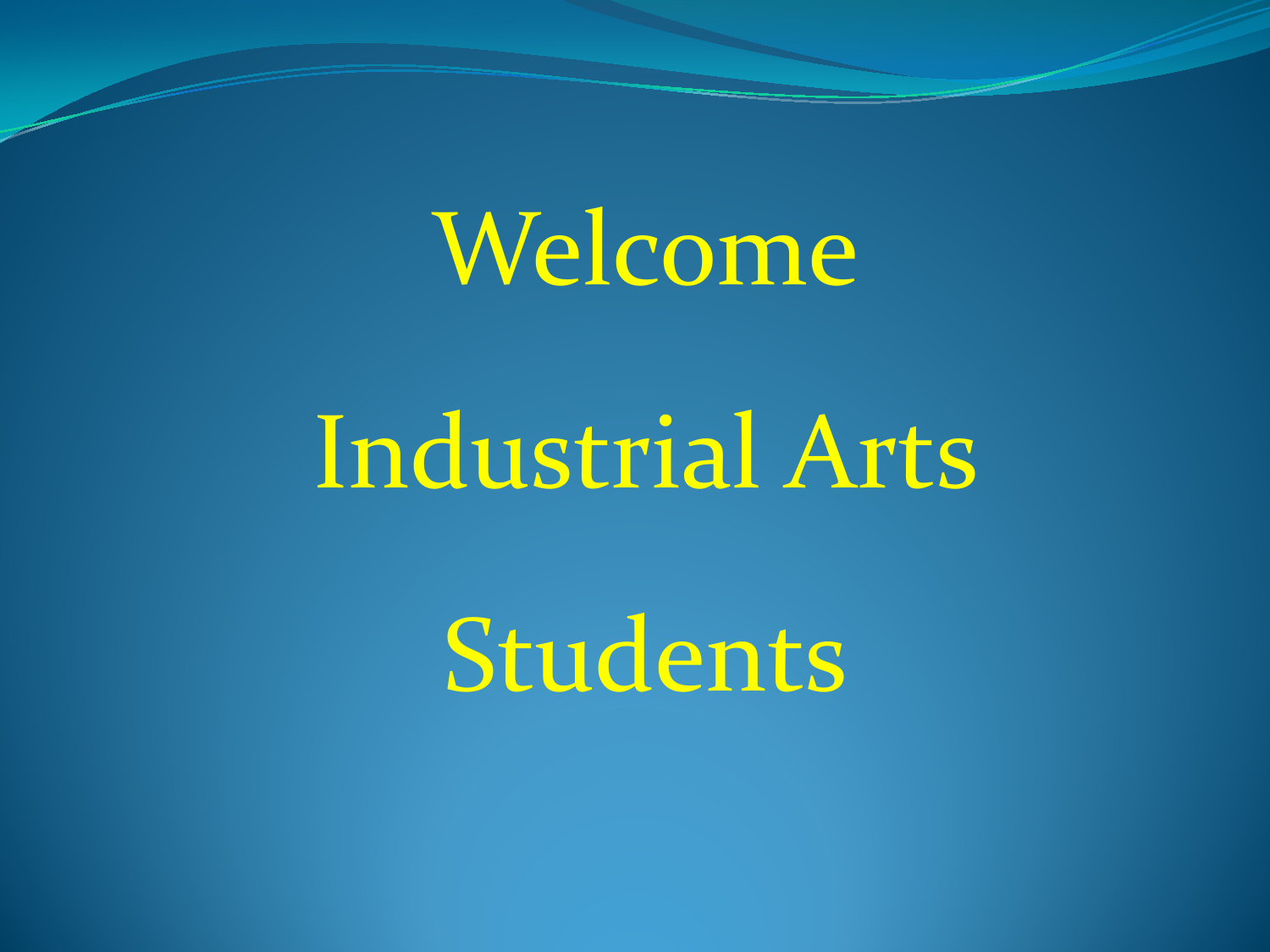#### Who Am I

- My name is:
- $\overline{\bullet}$  Mr. Robert Gaiser
- My Position is:
- Workplace Safety and Health Officer for the Park West School Division.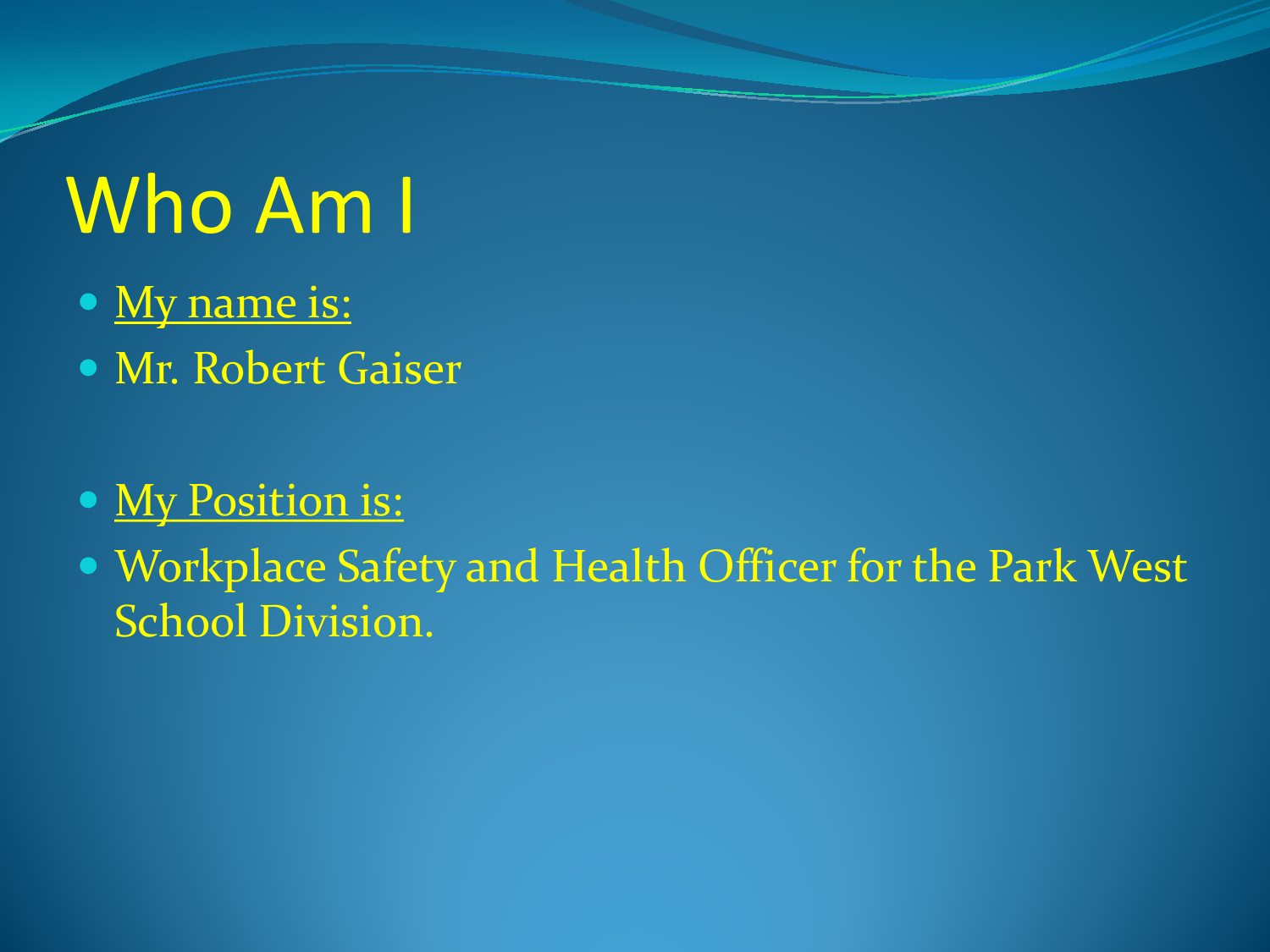#### What Do I Do?

 My job is to ensure, as much as is reasonably possible, the safety and health of all employees, students, parents and visitors in or on our property.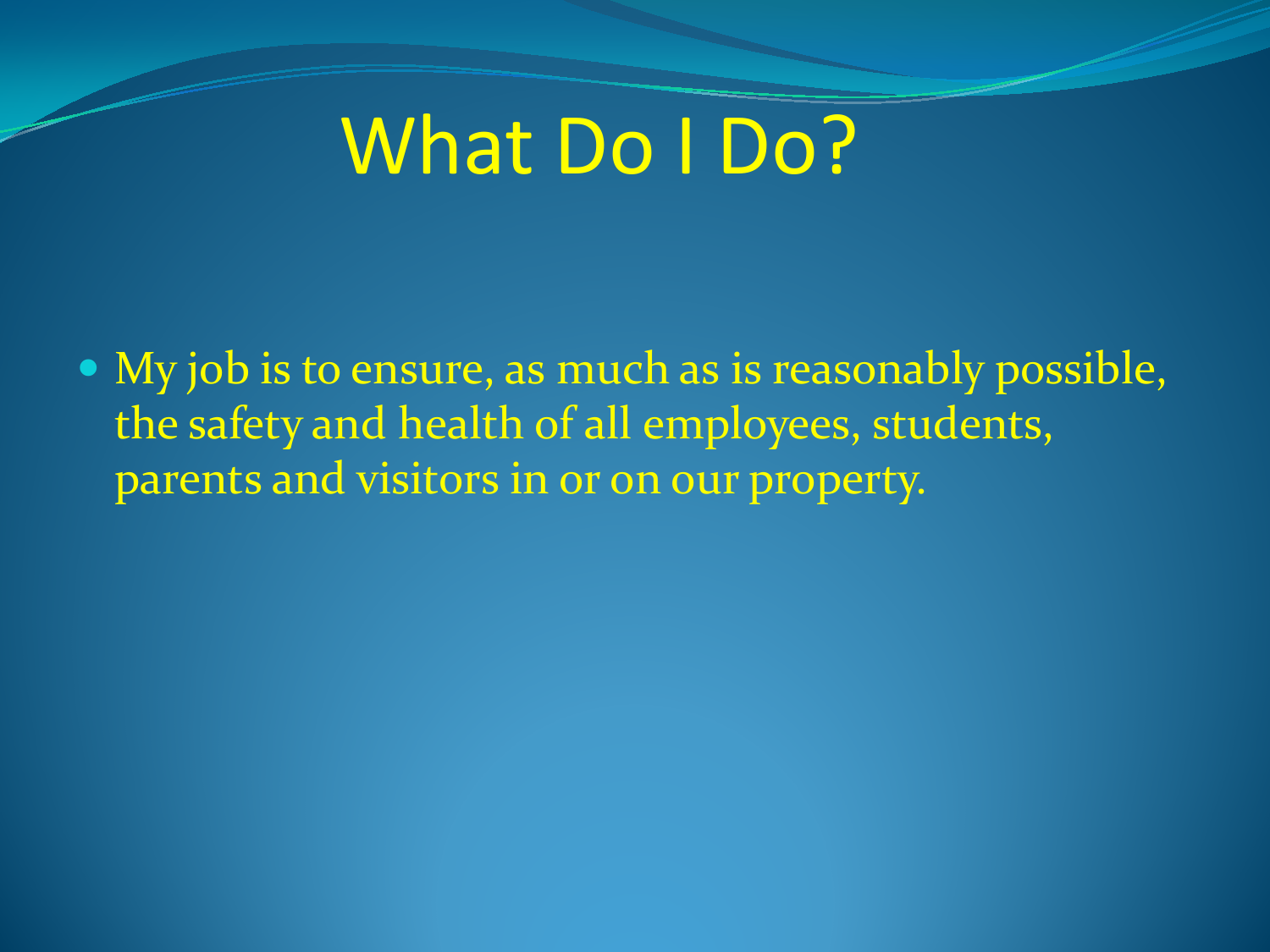#### How Do I DO That?

- Help create and maintain safe and healthy work places.
- Create Safety Procedures
- Create a Safety and Health Program for the Division.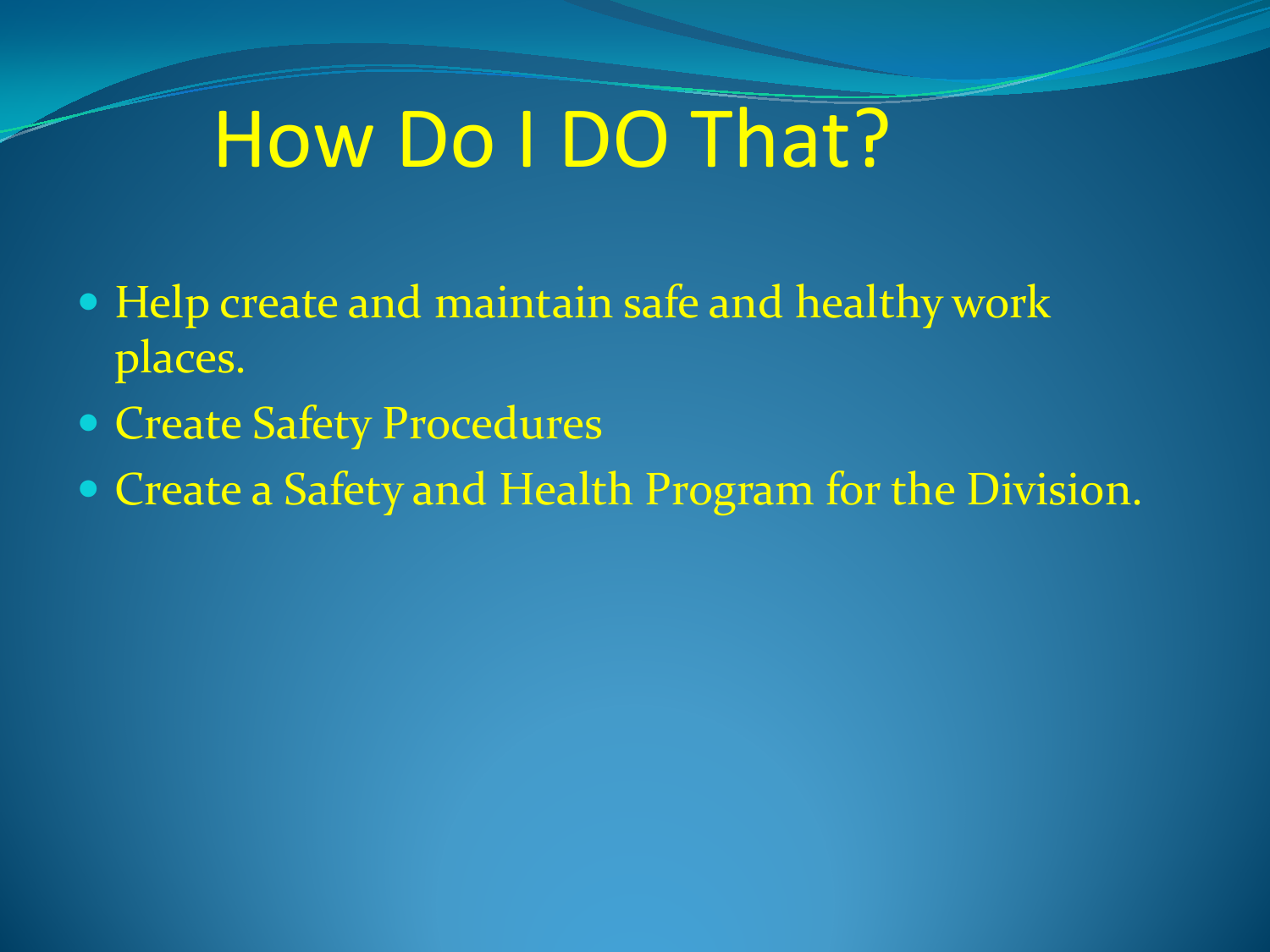#### **Compliance**

 When the expectations of the Provincial Workplace Safety and Health Act and Regulations are in Place.

#### • Purpose of The Act (210)

o To secure students and other persons from risks to their safety, health, and welfare arising out of activities in the workplace.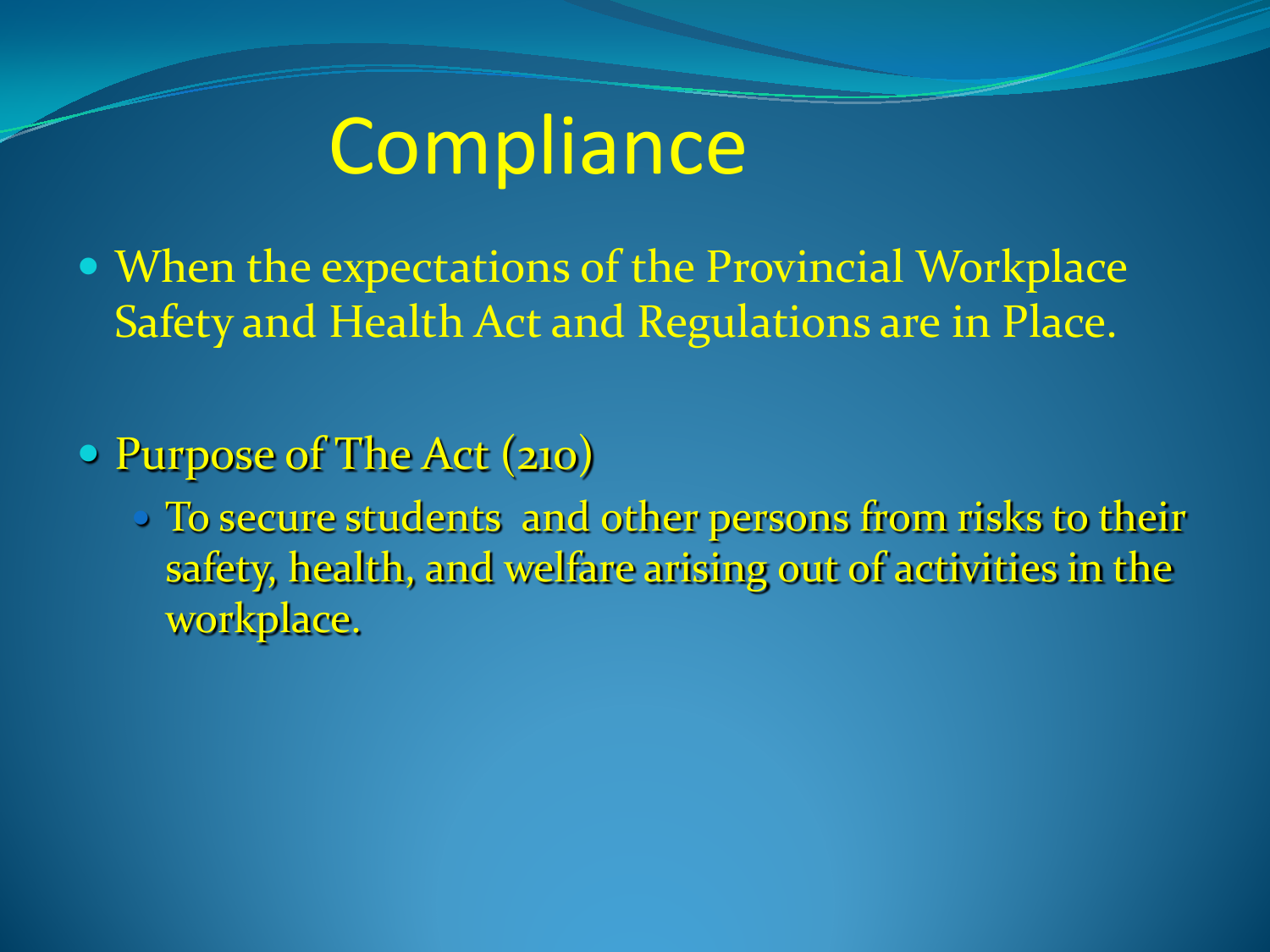#### Why am I Here?

- To familiarize you with Work Place situations
- To advise you of workplace requirements
- To advise you of Your Rights and Responsibilities
- To supply any information or assistance that will help make and keep your shop a "Safe and Healthy Workplace."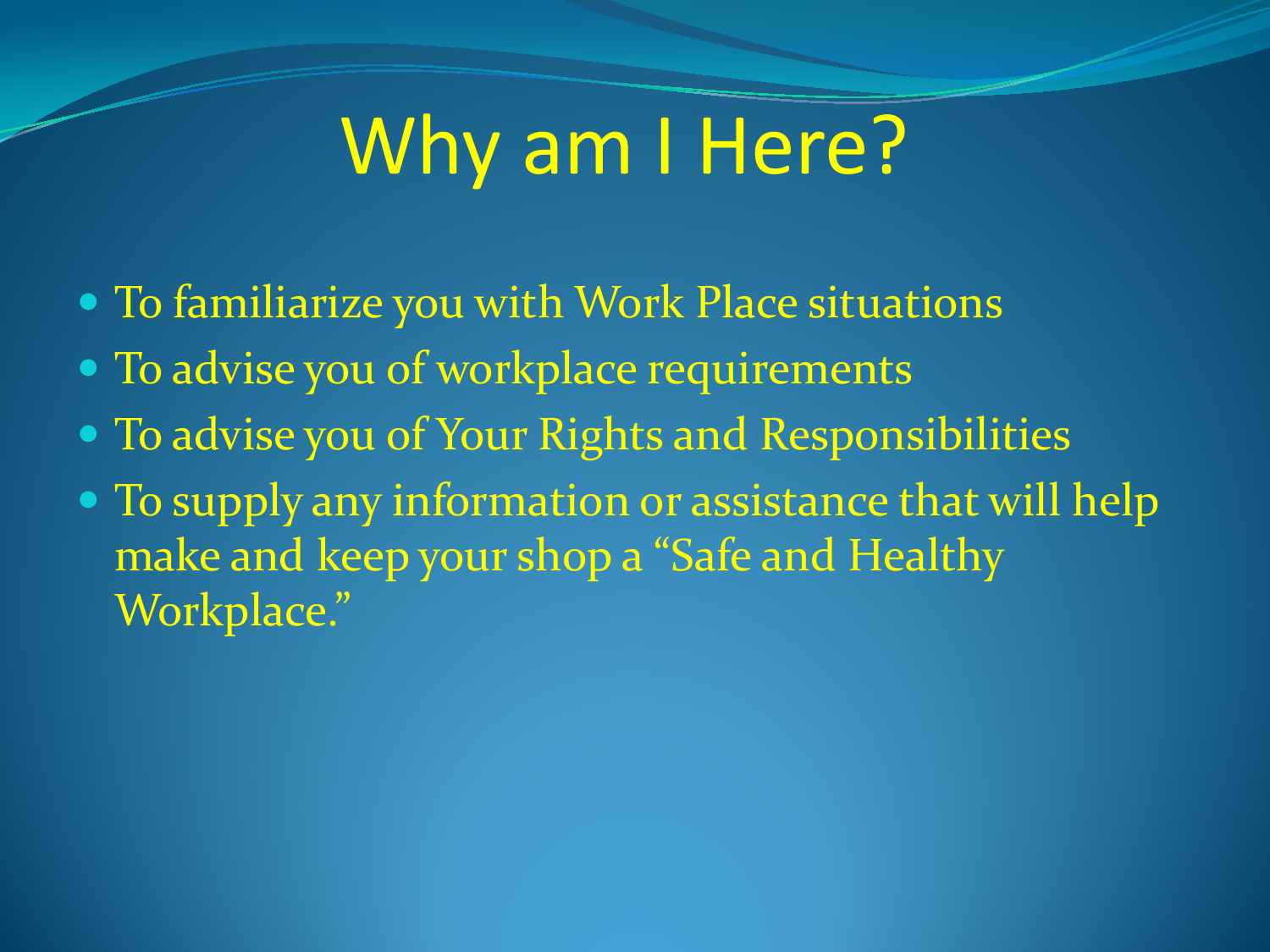### Did you Know?

- You have the right to know how to do your job safely.
- You have the right to ask questions about workplace safety, point out hazards, and suggest solutions.
- You have the right to refuse unsafe work for yourself or others.

**Because**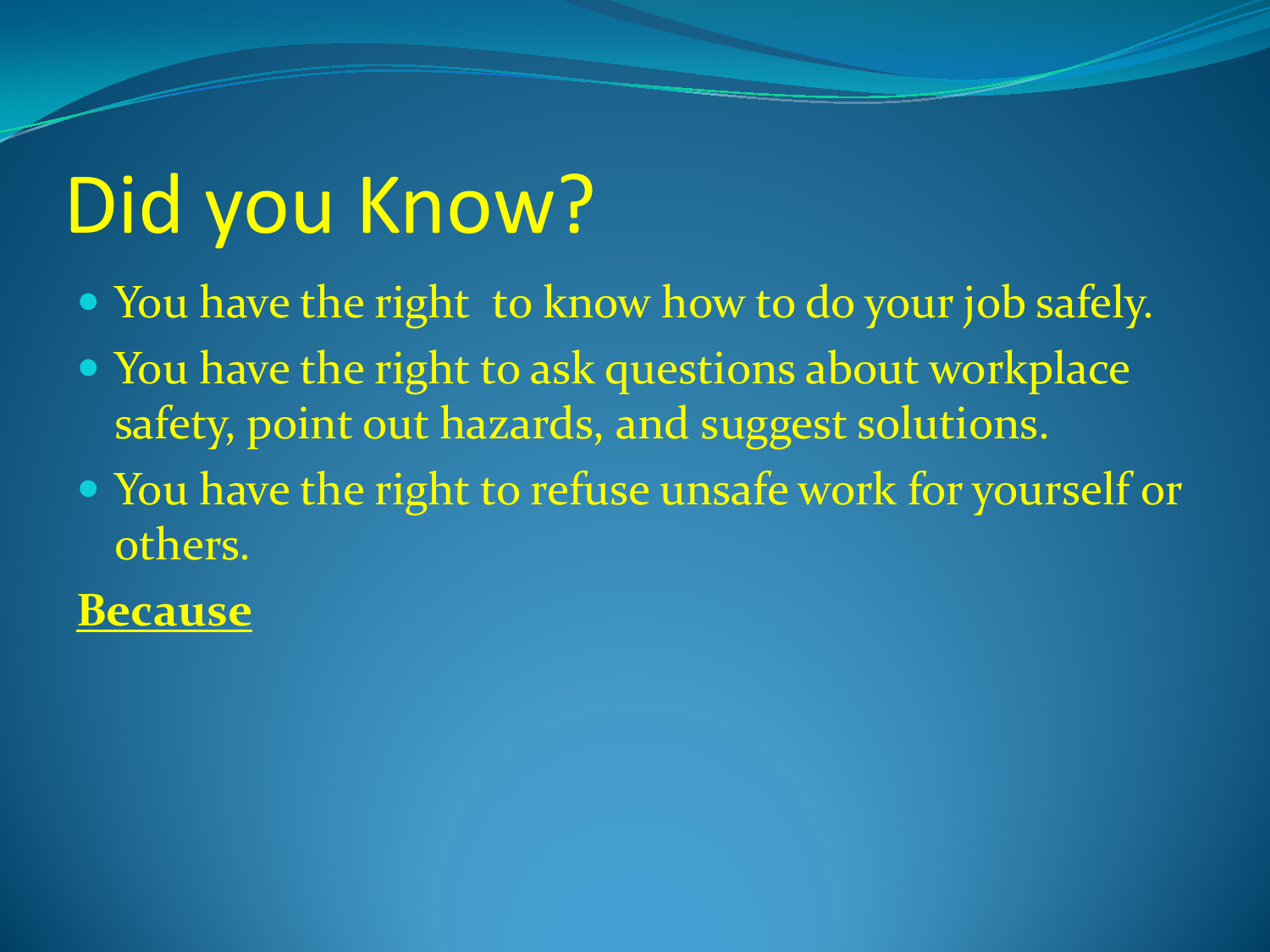

## SHOULDN'T

**. HURT!**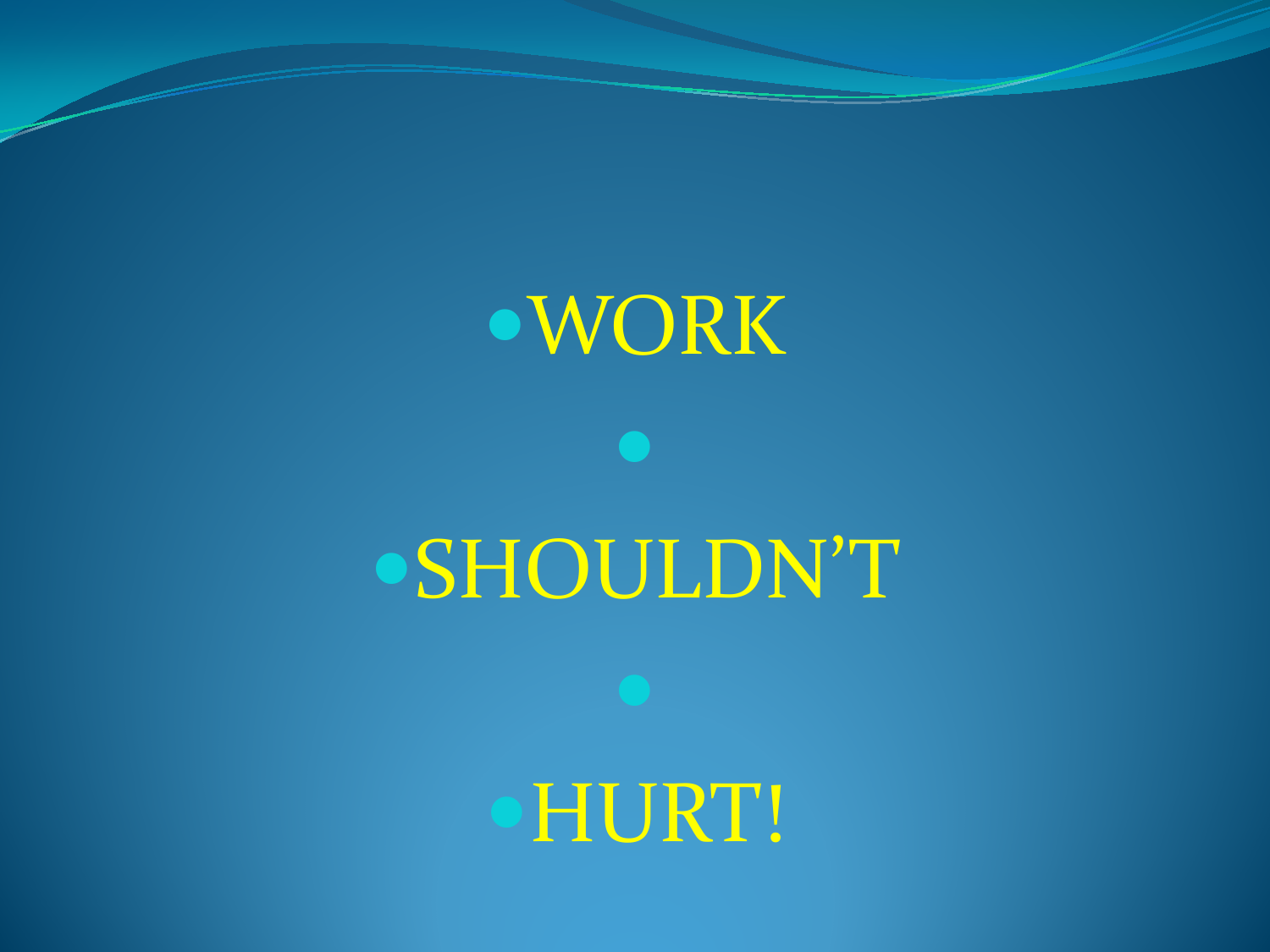#### Hands.wmv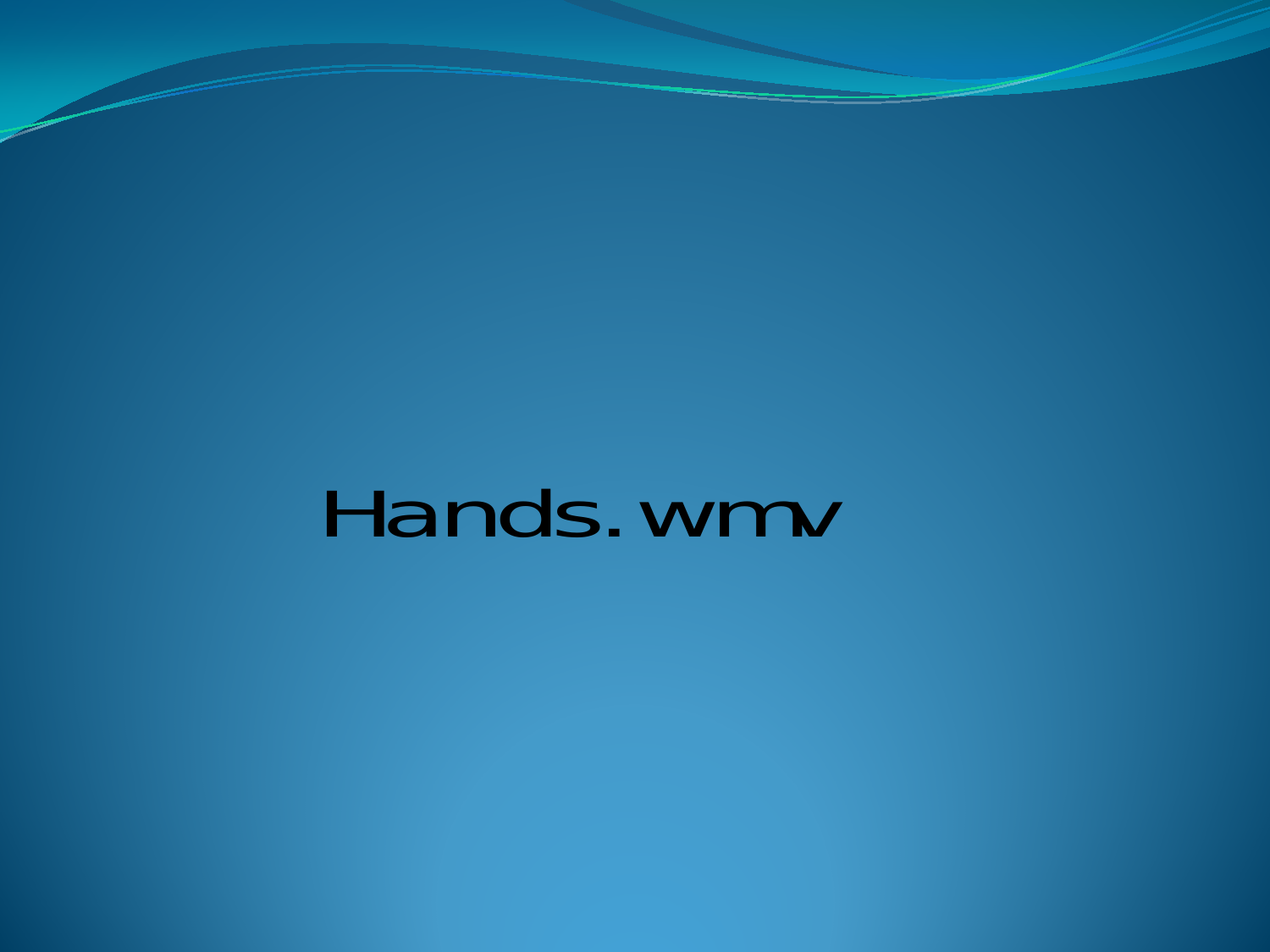#### The Workplace Safety and Health Act

• The WSH Act W210 gives GENERAL requirements for minimal health and safety standards in the workplace.

• The WSH Act is based on the Internal Responsibility System or I.R.S.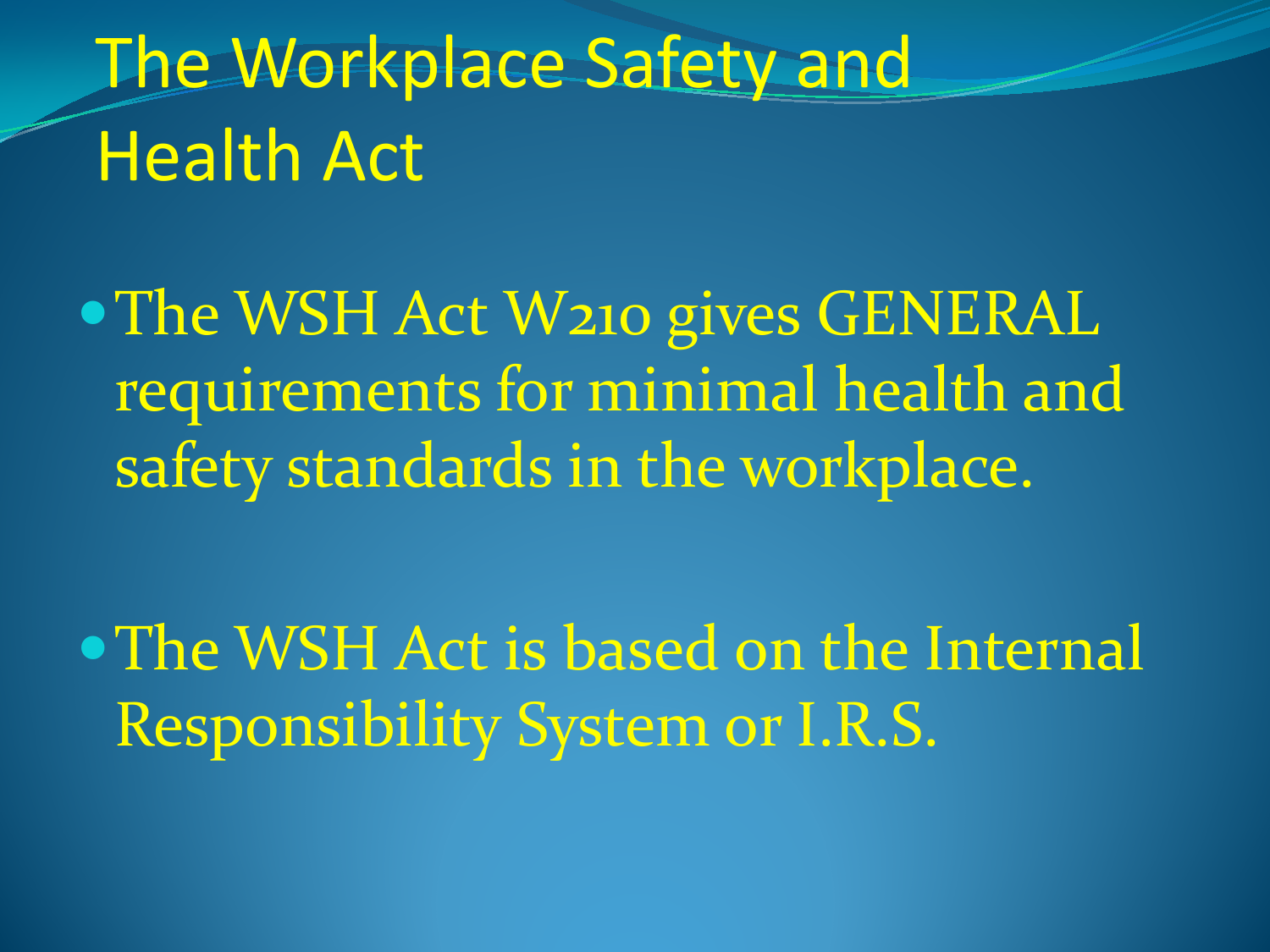The Workplace Safety and Health Act

The Right to Know

The Right Participate

The Right to Refuse

The Right to protection against discrimination in Workplace Safety and Health issues.

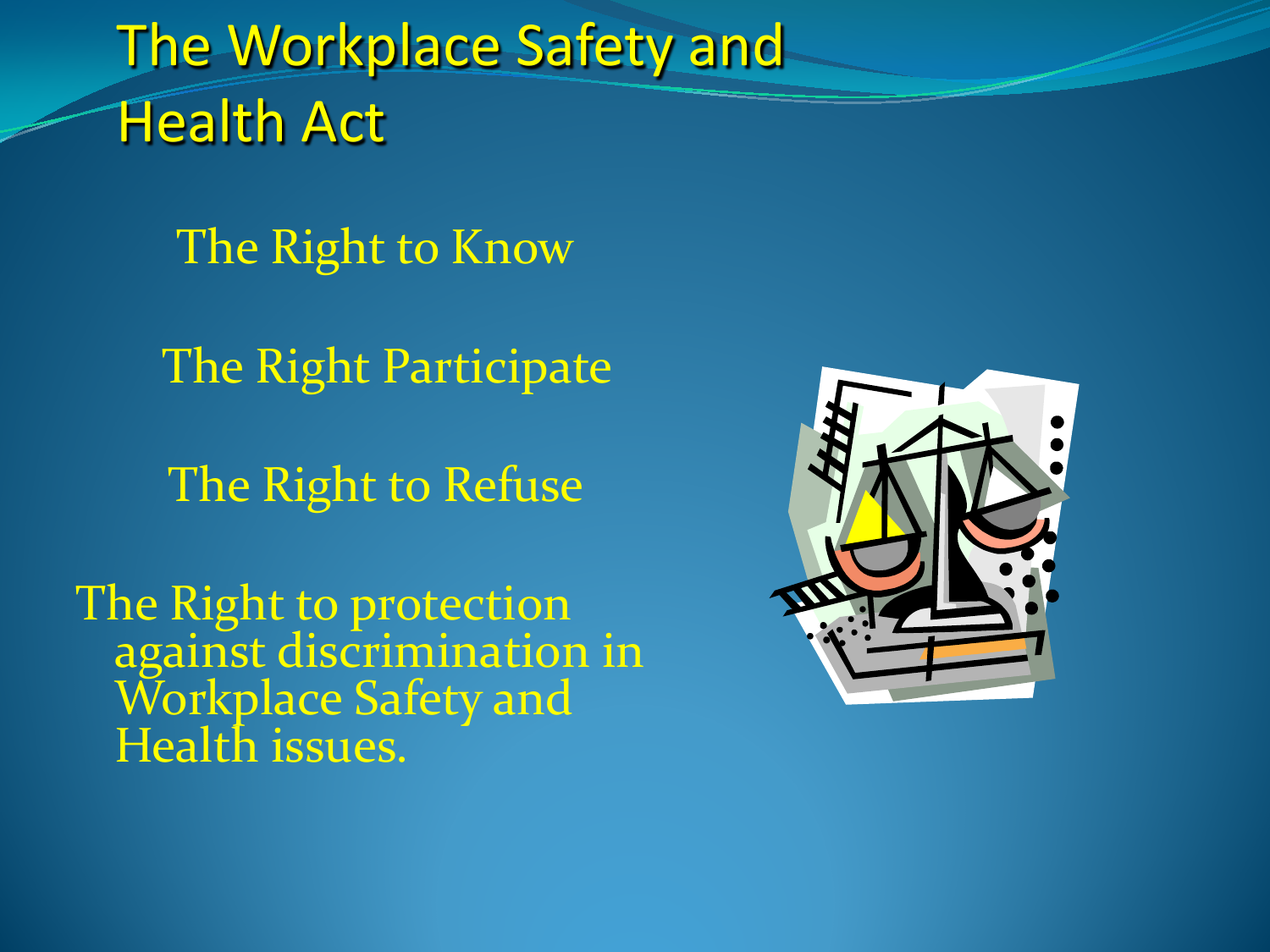## Regulations

The Workplace Safety and Health Act (W210) contains various REGULATIONS which give very SPECIFIC requirements for particular types of work.

Both the Act and the Regulations are administered by the Workplace Safety and Health Division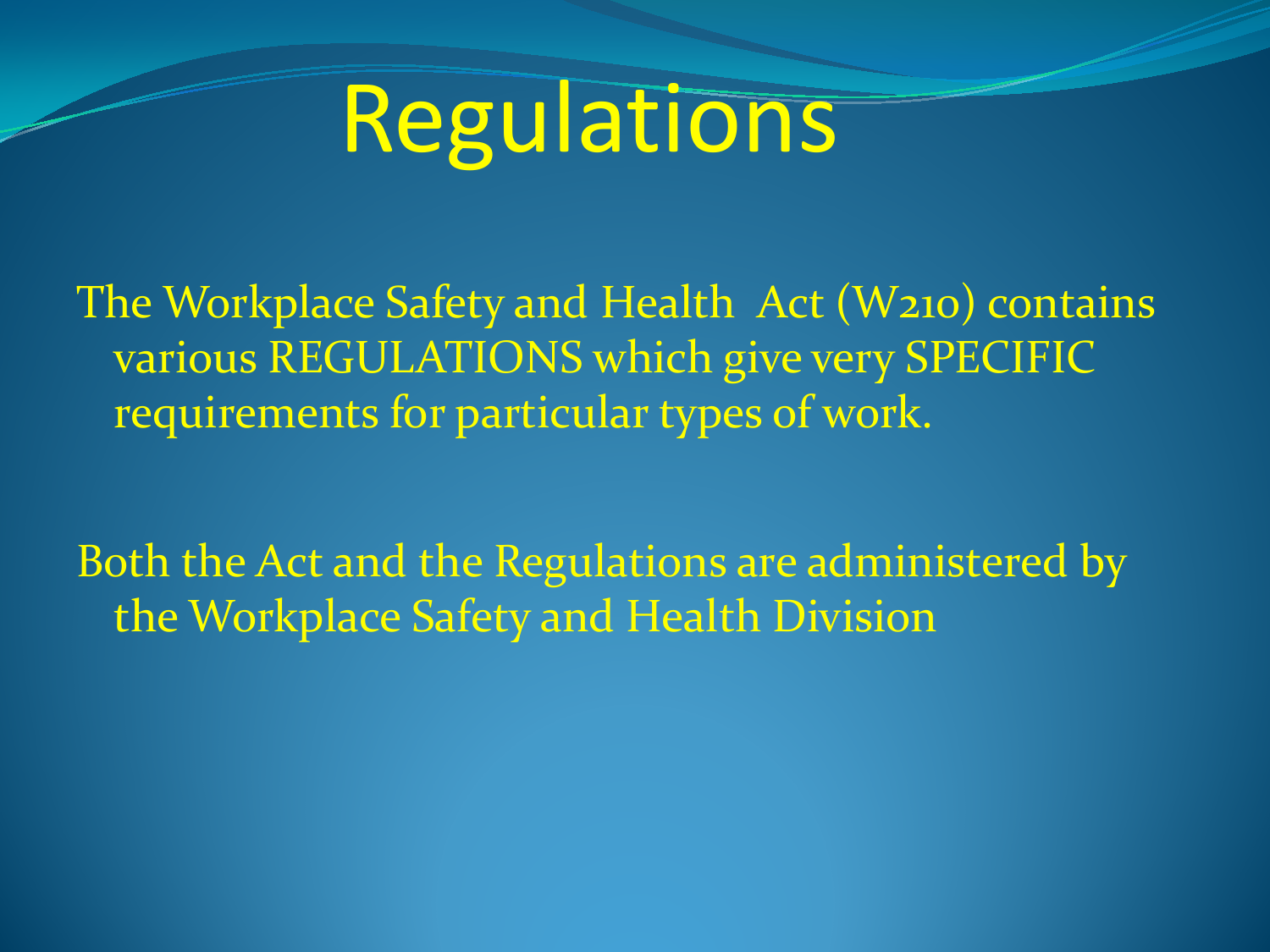### The Workplace Safety

#### And

#### Health Act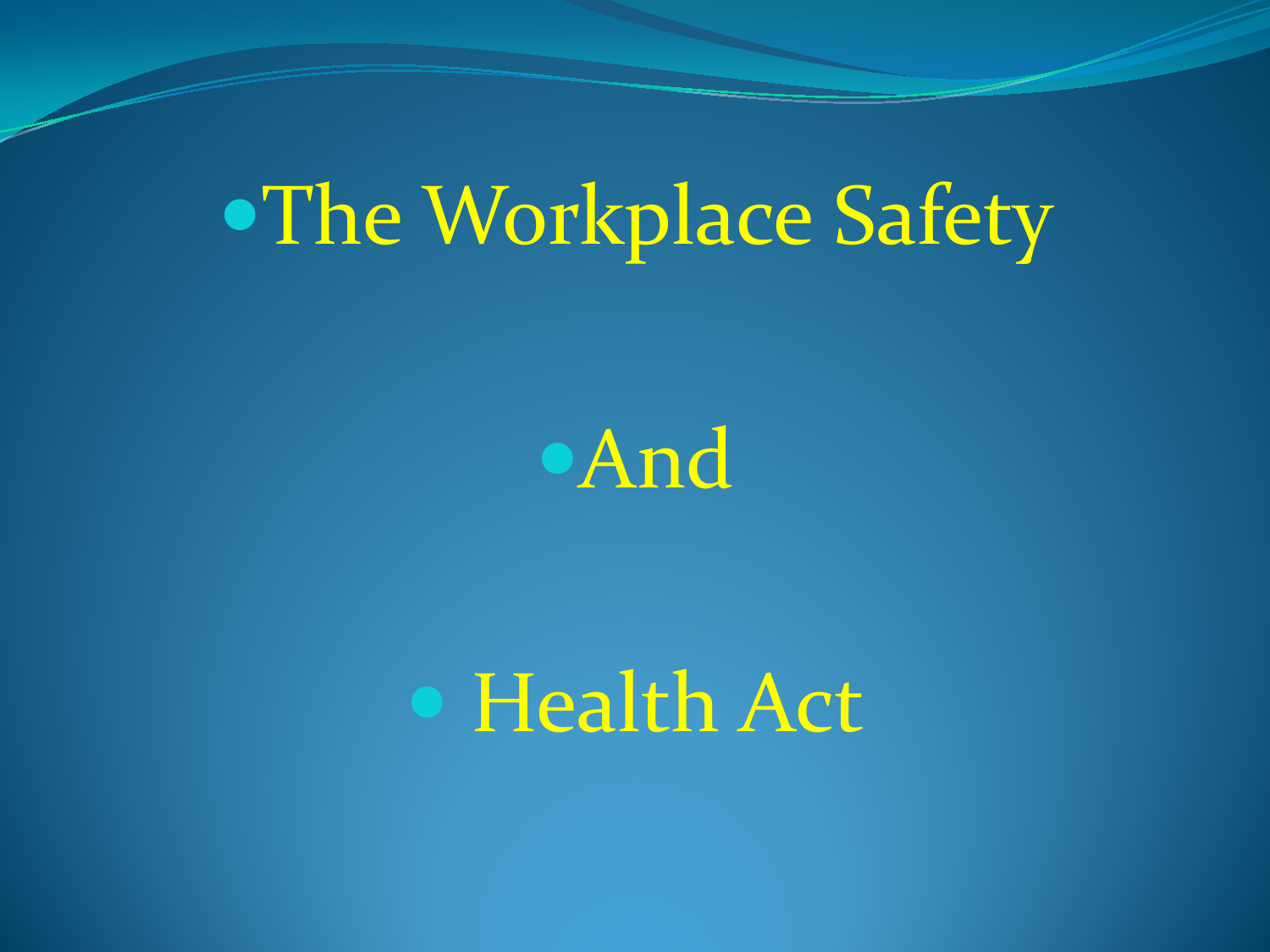#### • What is Due Diligence?

- It means everyone with responsibility for safety and health must "…….take every precaution reasonable in the circumstances to avoid a work related injury or illness."
- This concept of "reasonable care" holds individuals accountable for their acts (what they do) and omissions (what they fail to do) goes beyond simple "regulatory compliance."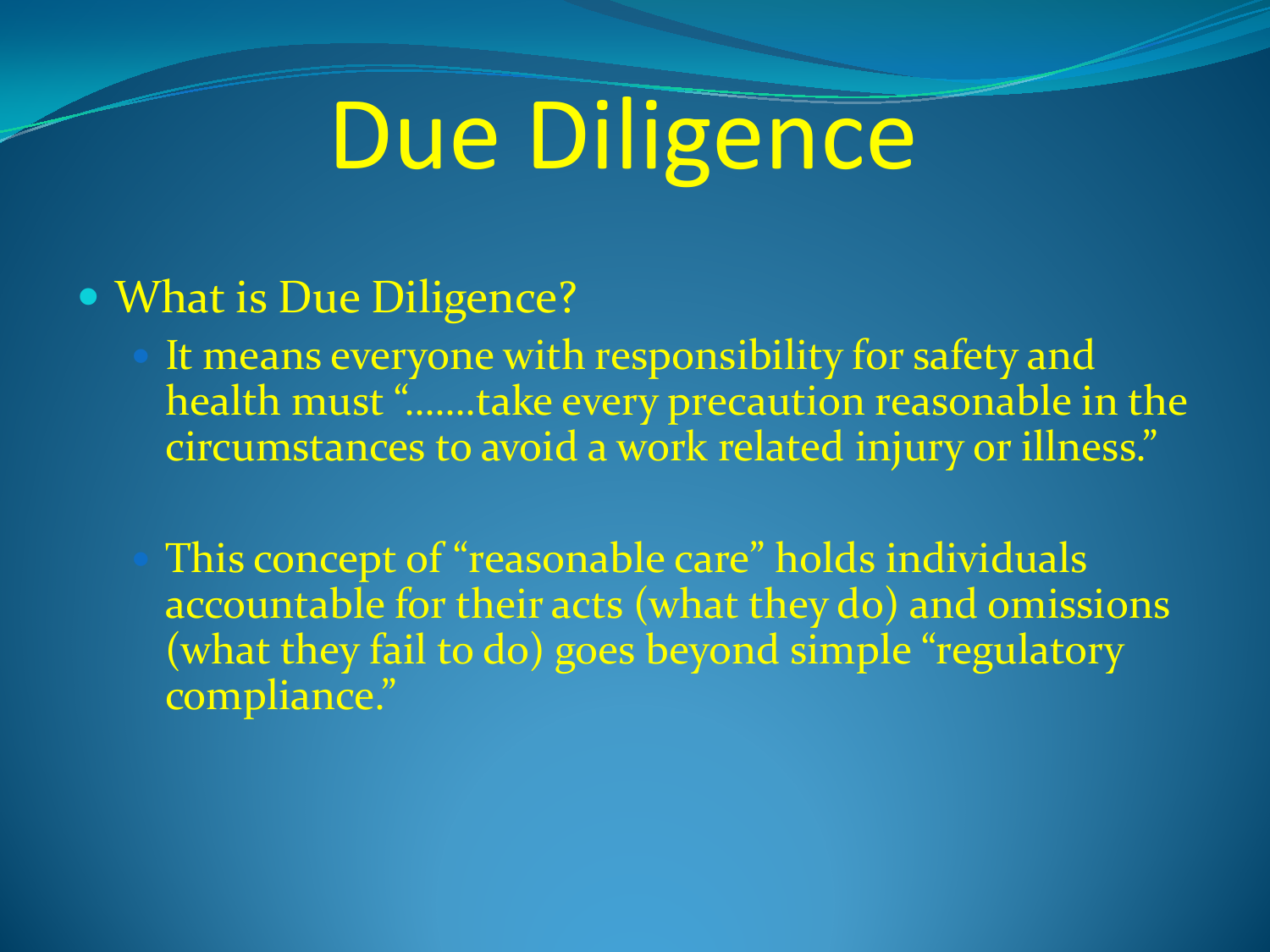#### What is Risk?



#### The possibility of an undesirable event occurring.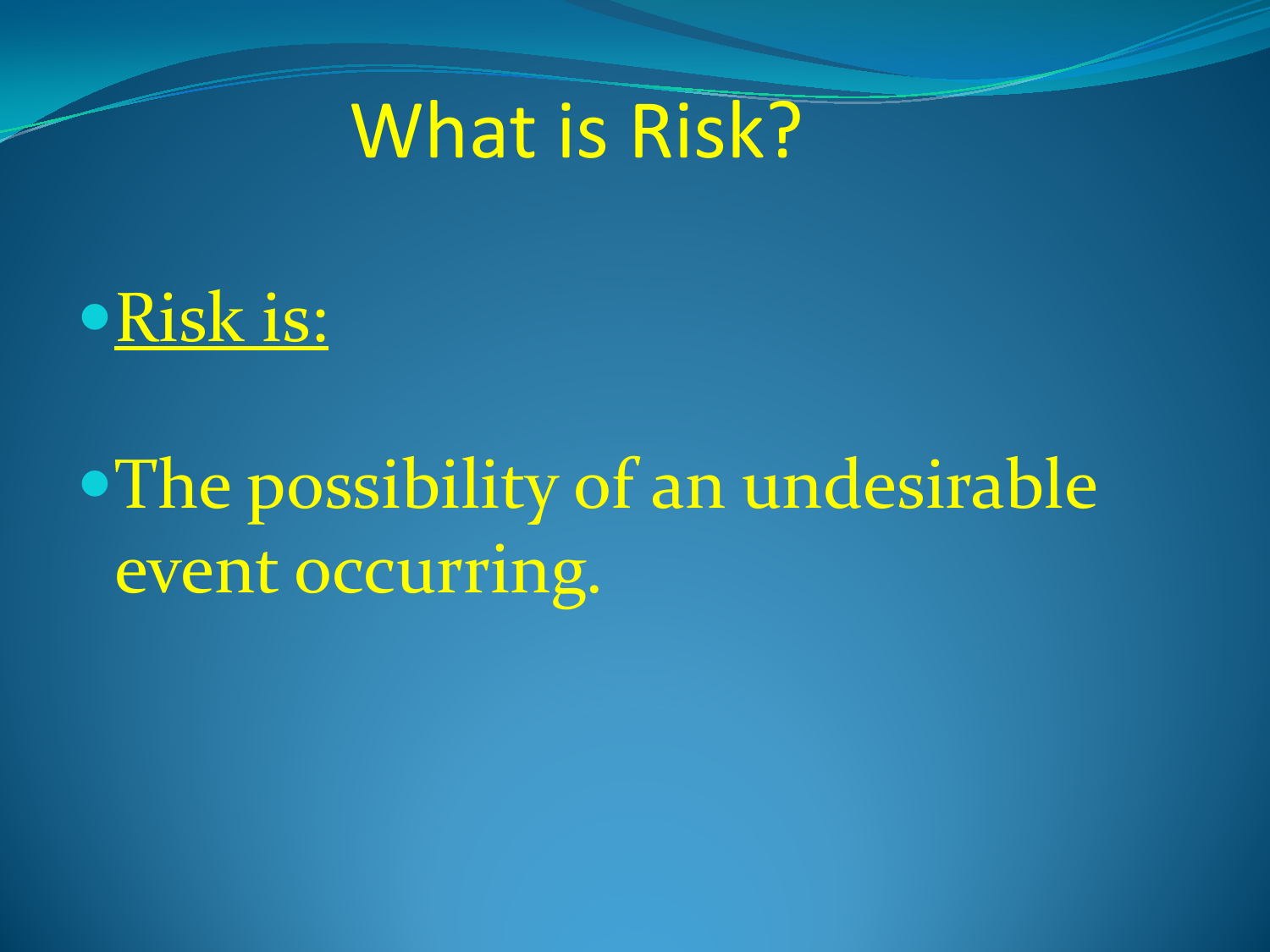#### Risk Contributors

- The three basis risk contributors in the worksite program are:
	- People
	- Equipment
	- Environment
- Each must be organized so that the opportunity of an undesirable event occurring is minimized.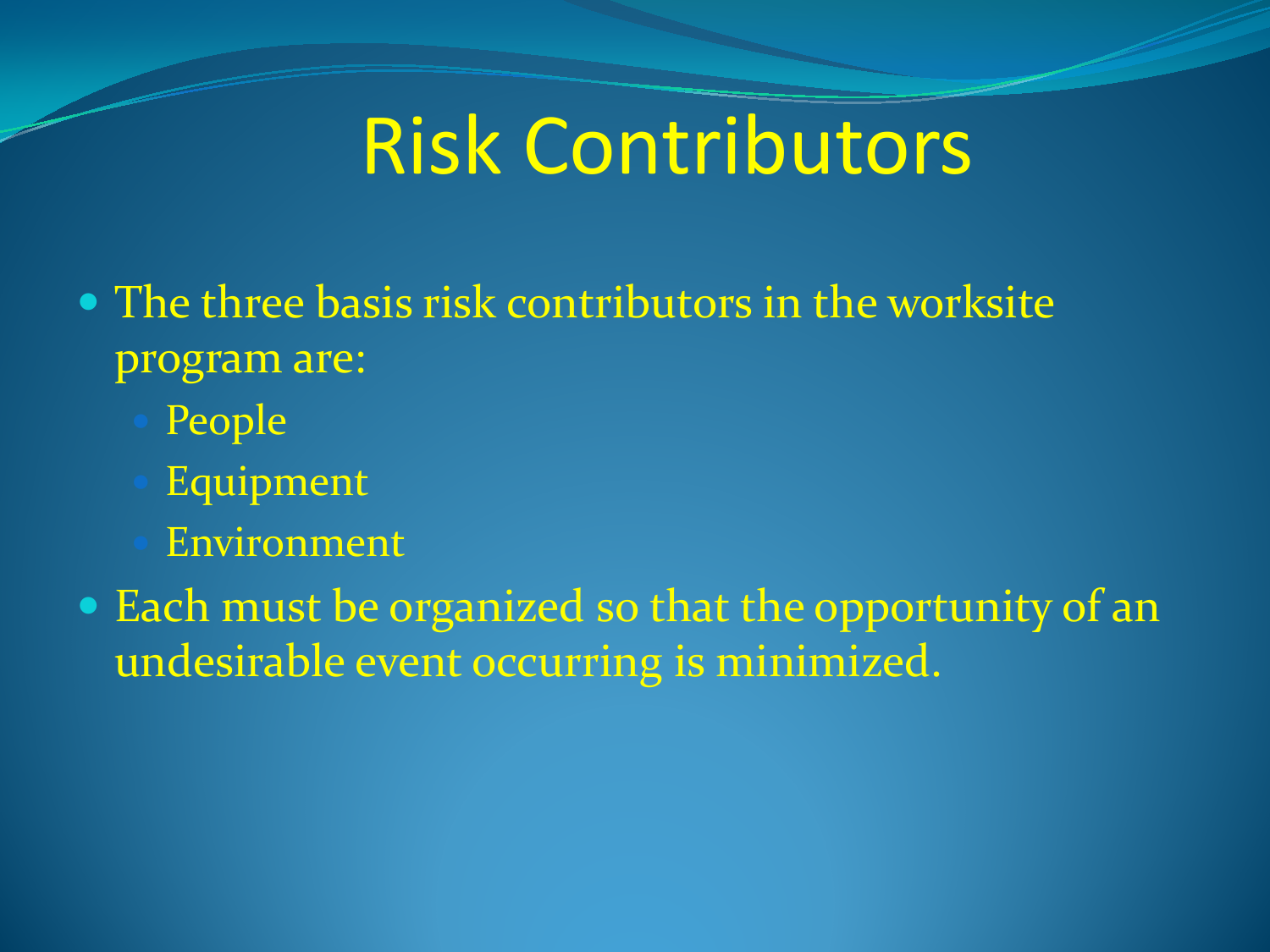### Who is Everyone?

#### **• The three main players are:**

The Board

The Teacher

And You the Students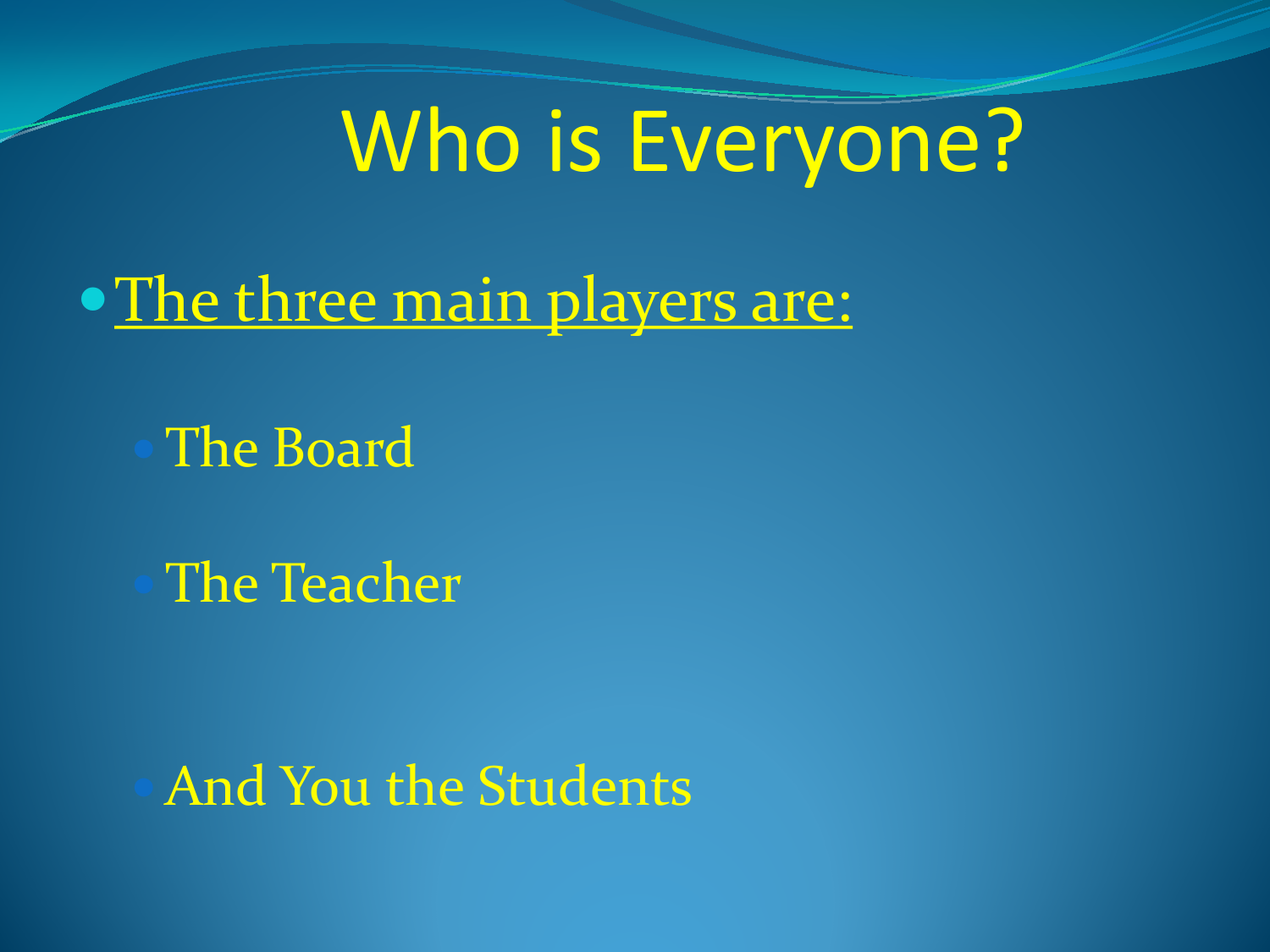#### **Duties**

#### wner:

- The Board shall provide and maintain a workplace, necessary equipment, systems and tools that are safe and without risk to health, so far is reasonably practicable.
- Ensure that all students are supervised by a person who is competent, because of knowledge, training or experience.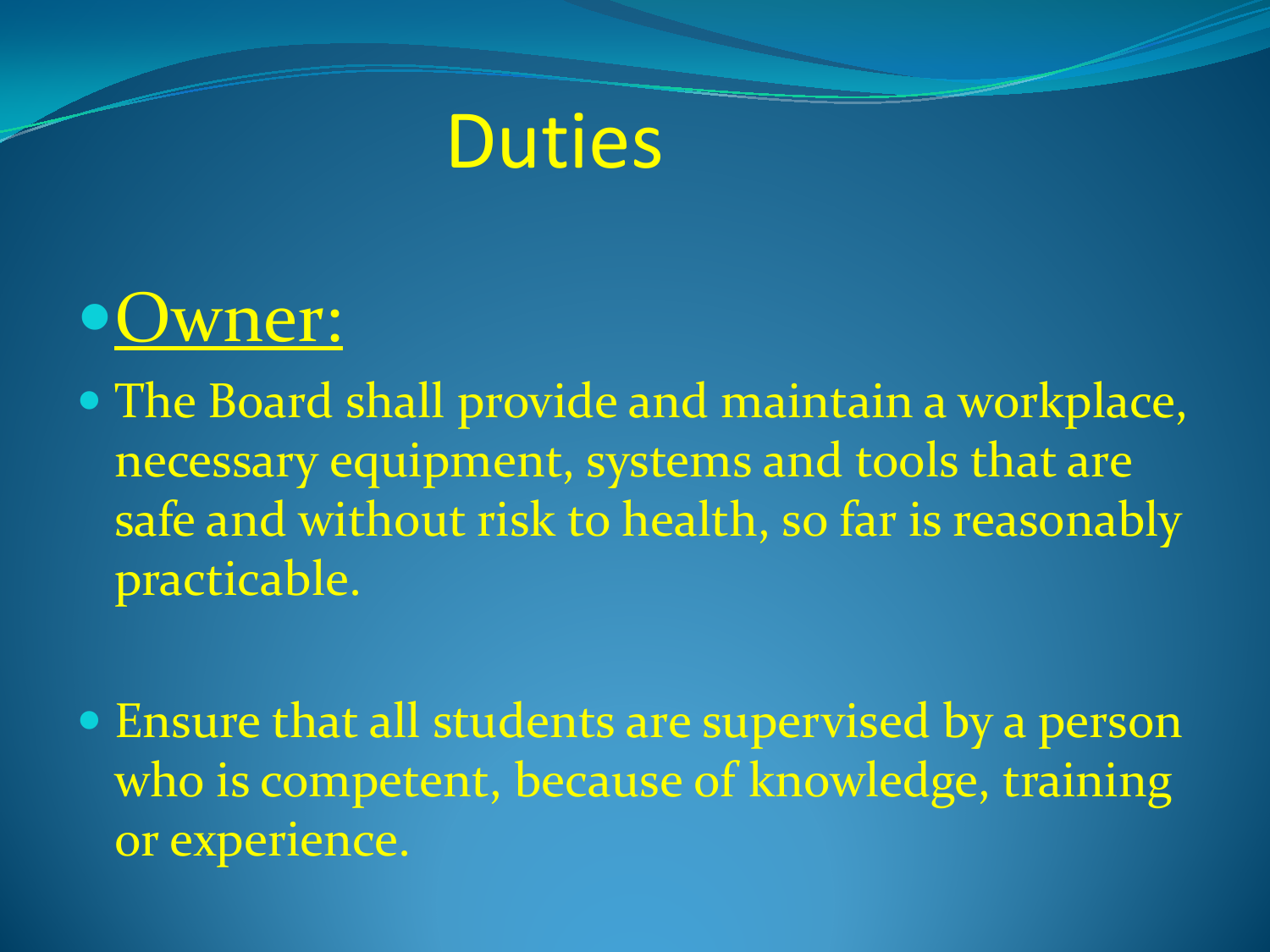#### The Workplace Safety and Health act

#### **. Its effect on Industrial Arts** teachers.

- Industrial Arts teachers are considered to be supervisors under the Act.
- Students in Industrial Arts classes are considered "others" under the Act.
	- "Others" are treated as equals to "workers"
		- Therefore The duties of Supervisors apply to I/A teachers and the duties of workers apply to students.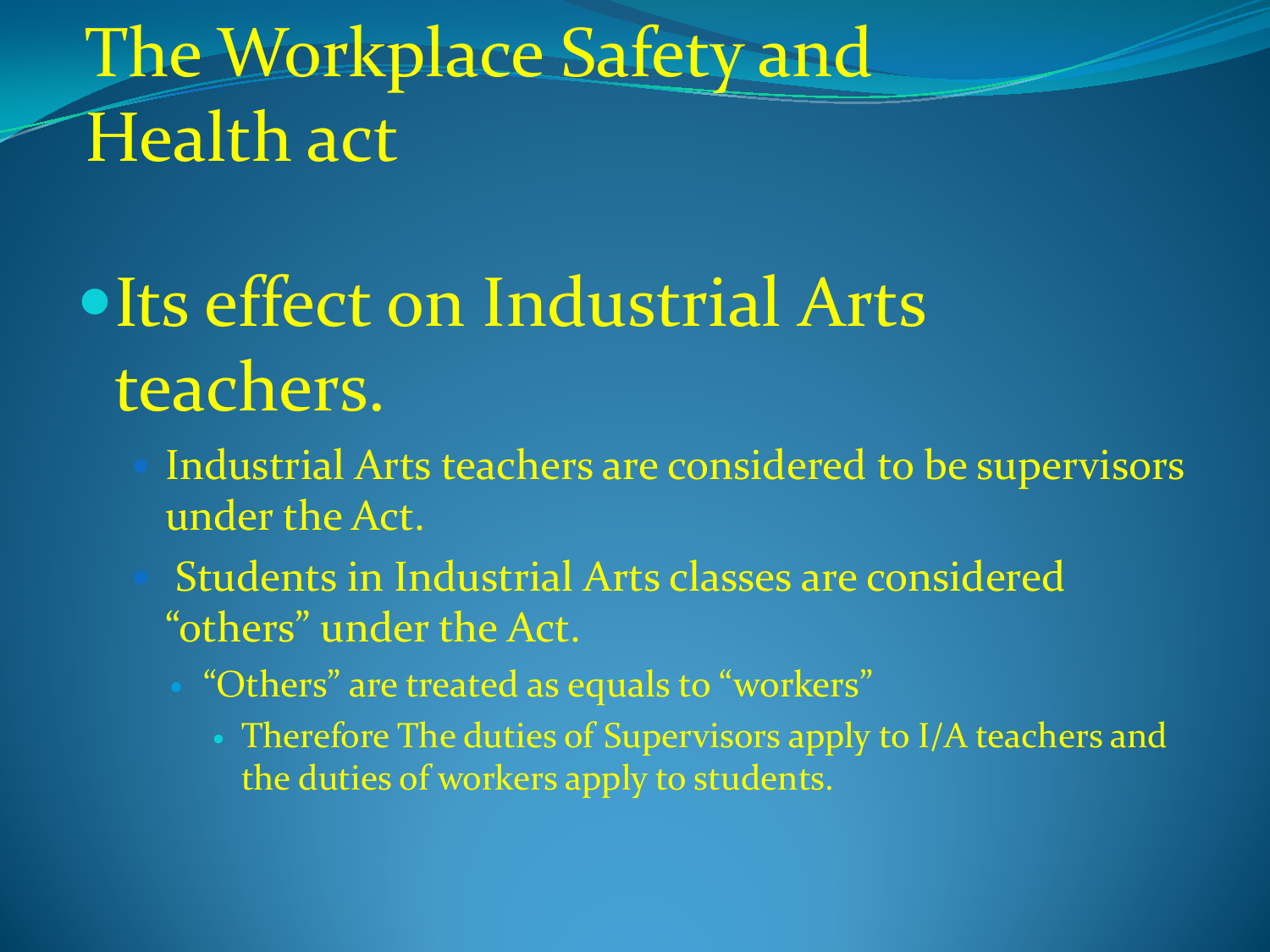#### Duties of Industrial Arts teachers

- protect the safety and health of students
- Inform the students of risks
- Train students or ensure they are trained
- Ensure students use PPE
- Report any risks to the teacher for problem solving.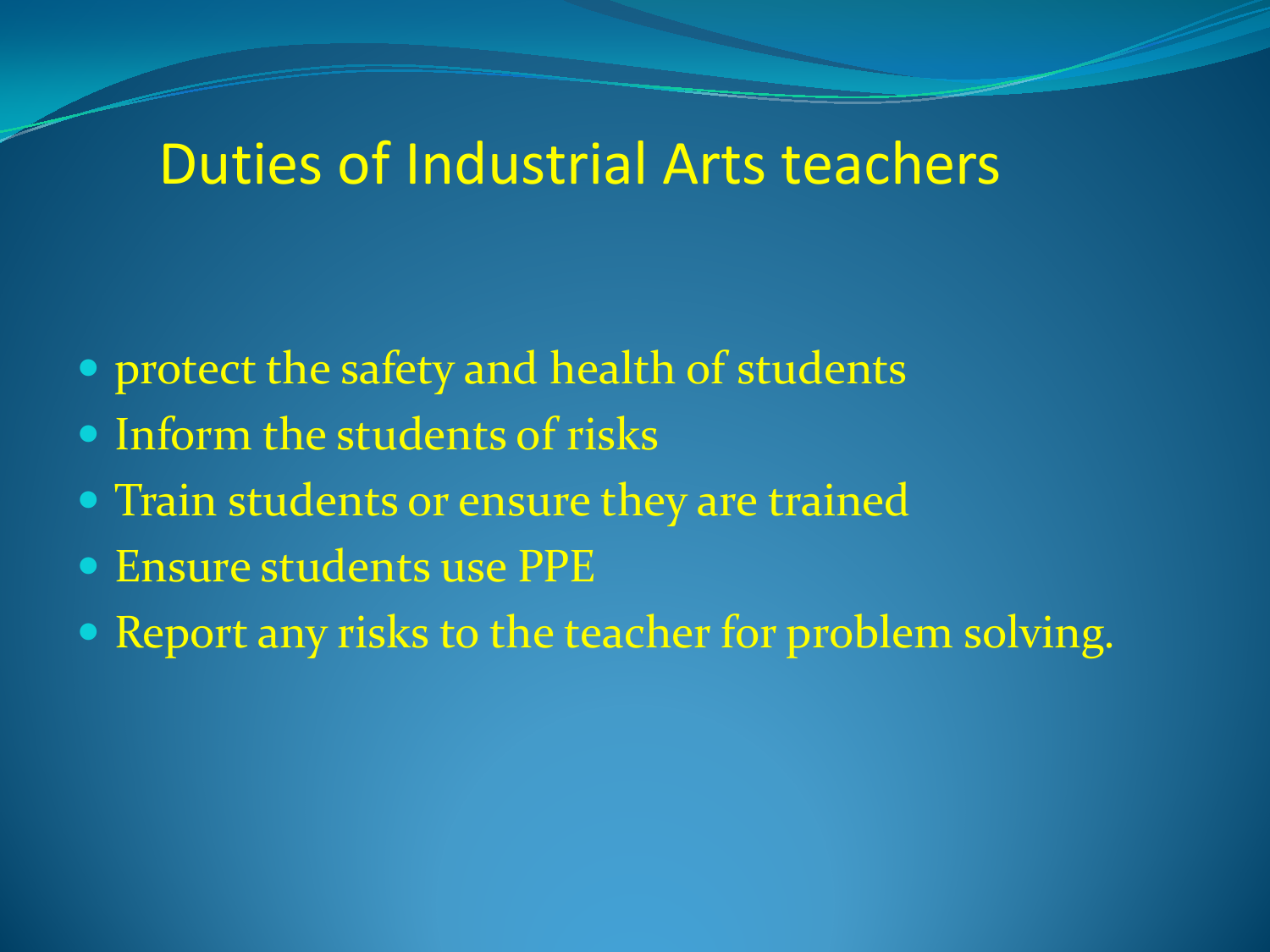#### Duties of Students

- Protect his/her health and safety as well as others who may be affected
- Only perform jobs that you are trained for.
- (I think I know won't cut it).
- Use all PPE provided for his/her protection
- Follow all Safety Rules of the job
- Report any malfunctions or risks to the Supervisor immediately.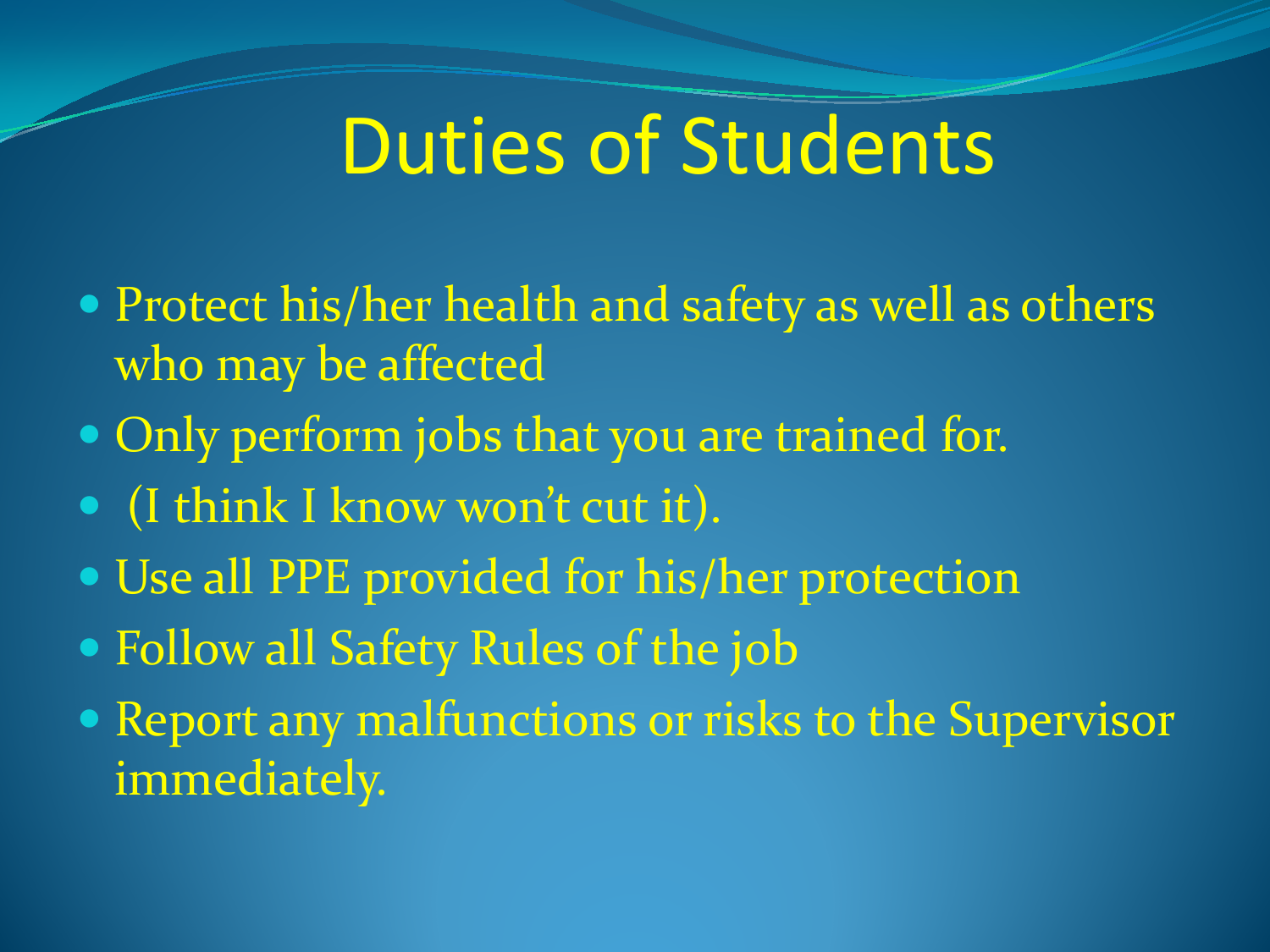#### AN UNFORTUNATE ACCIDENT HAS OCCURRED

- Can you produce the data to prove Due Diligence????
- The park West School Division has the responsibility and the obligation to show that every possible measure has been taken to eliminate or reduce all potential hazards in any Park West school or property.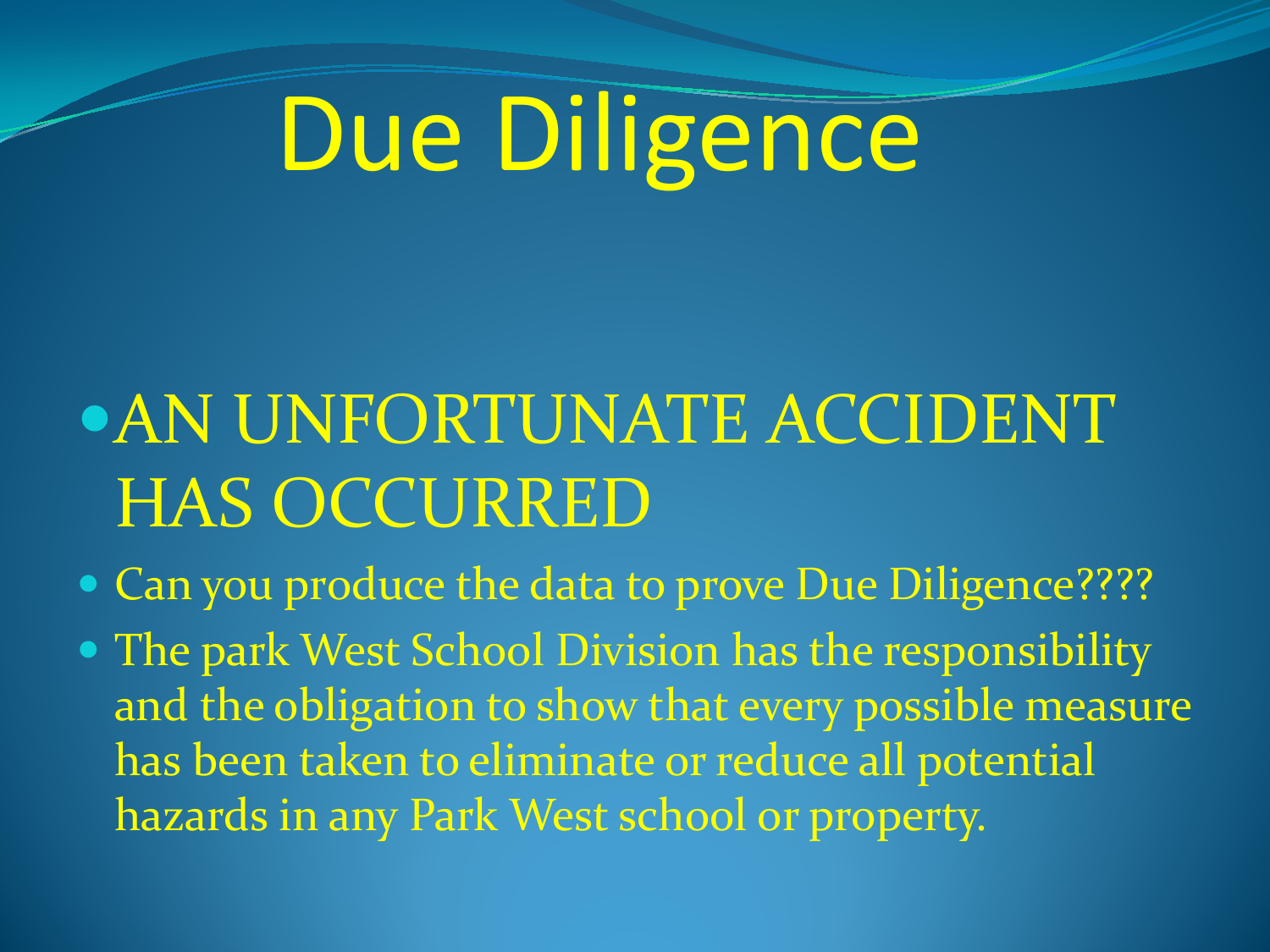- Due Diligence must be implemented before an incident occurs.
- Due Diligence records must be able to prove that all reasonable precautions have been taken to ensure an incident would not occur.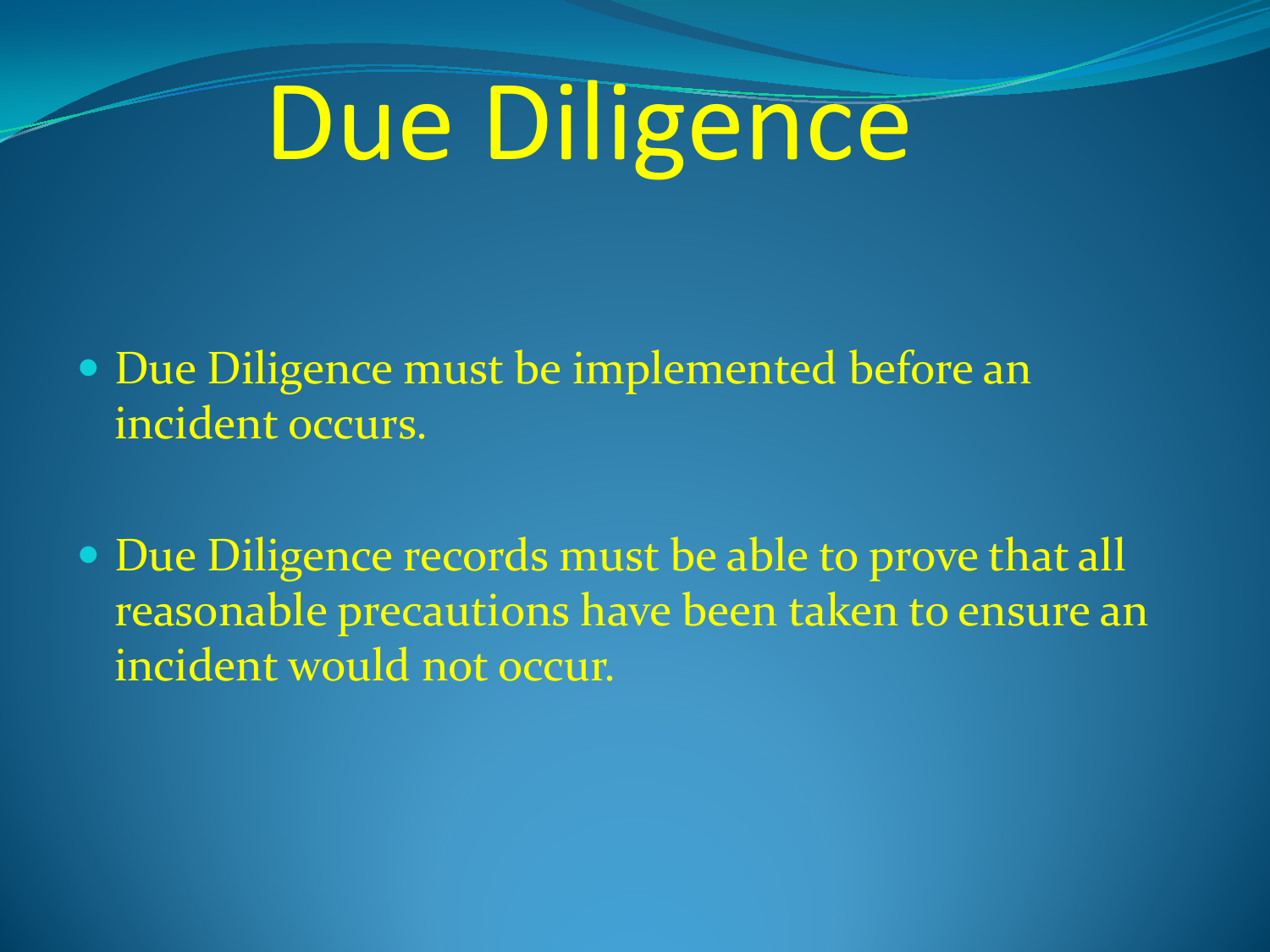- **Training with written "Safe Work" procedures must** exist, they must be signed, and they must be enforced.
- Signed records of discipline must be kept. eg:
	- Failed to use PPE
	- Failed to follow procedures
	- Other issues.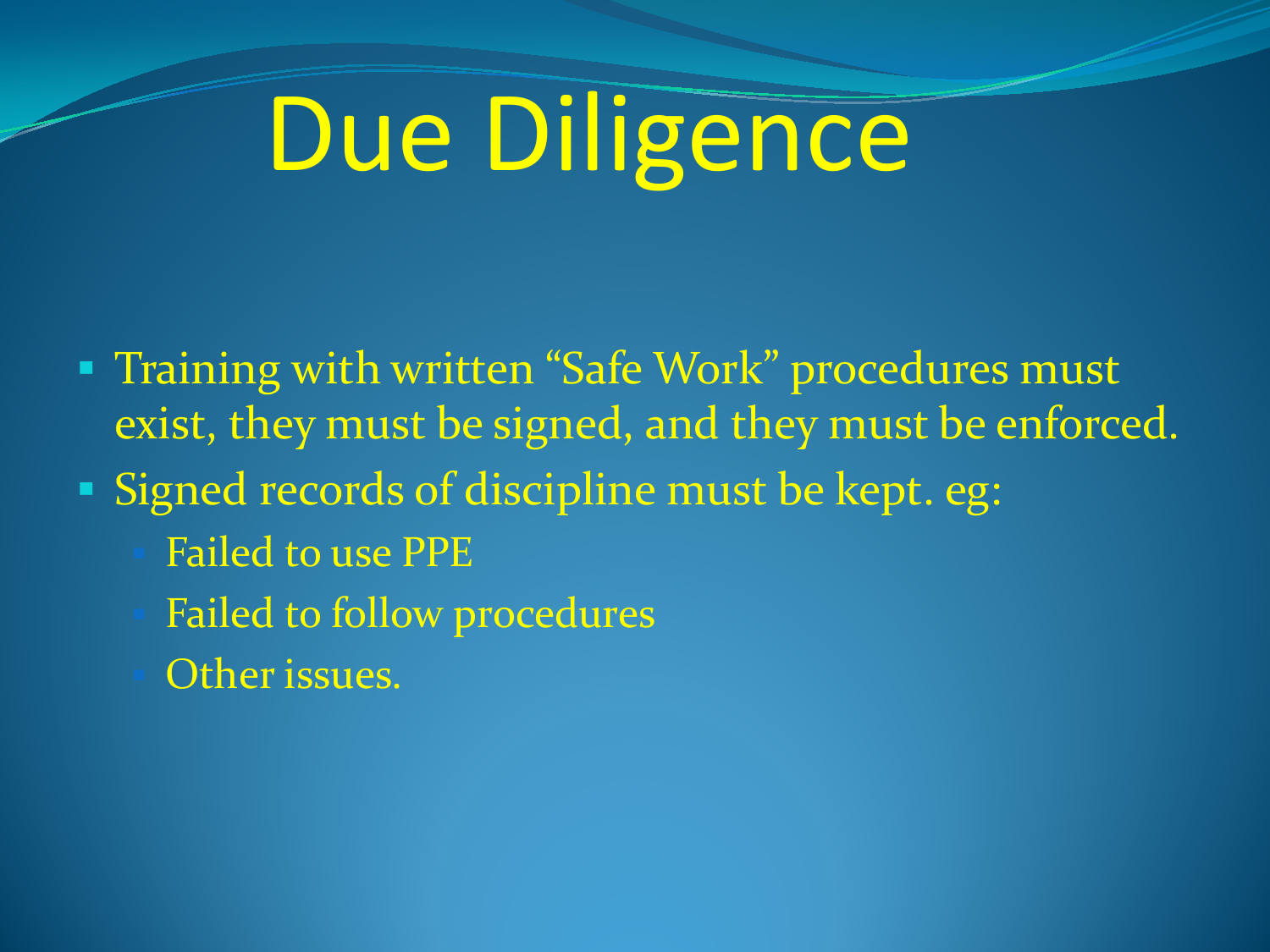**Document** 

#### Document

# Document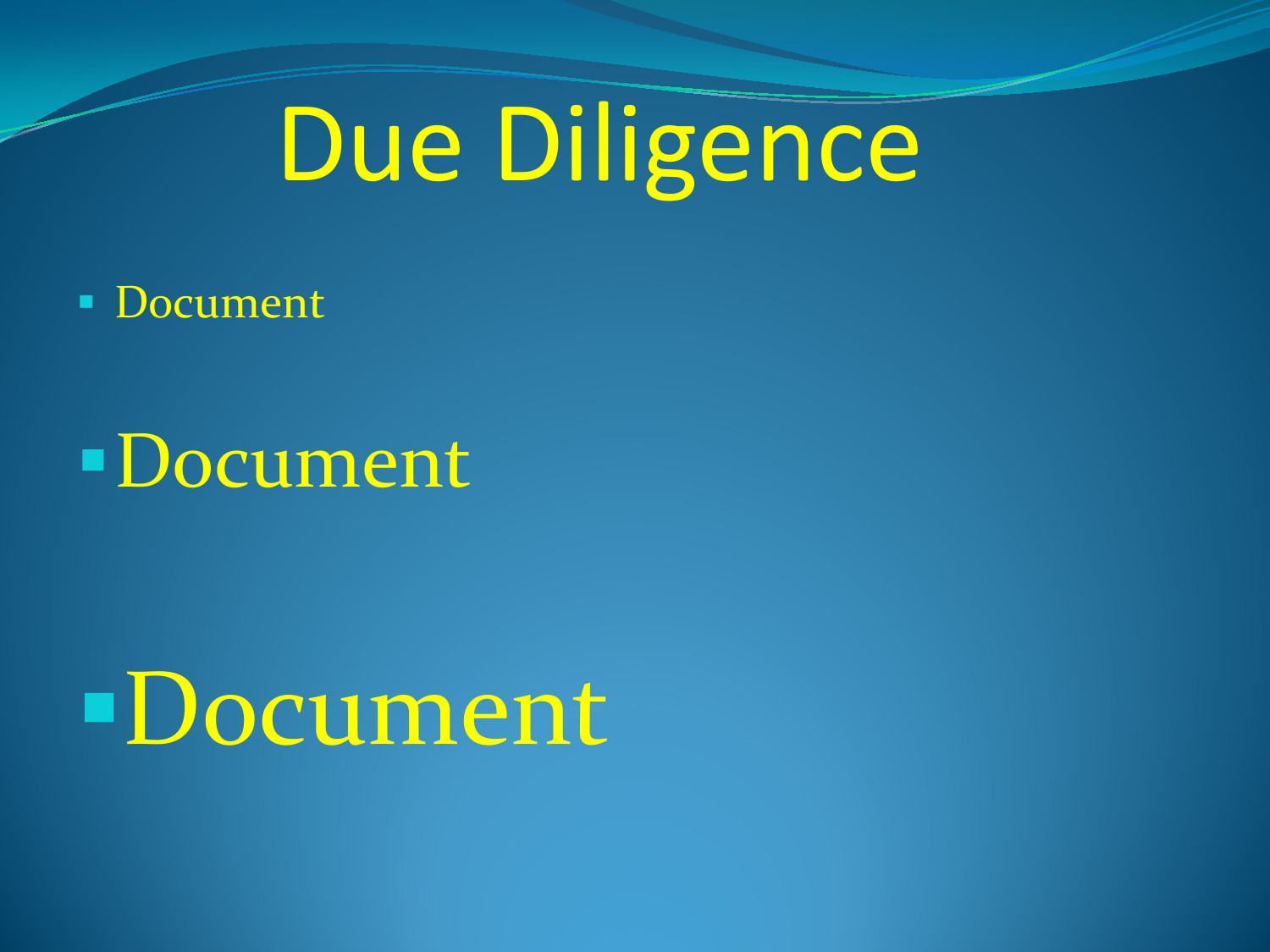#### Workshop Agreement

- No horseplay at any time in the wood or metal shops.
- Do not use any woodworking or metal machines until you have received safety instructions.
- The shortest length of stock which may be machined on the thickness planner is 12 inches.
- Keep finger at least 4 inches from saw blades and cutters.
- Keep all safety guards in proper position at all times.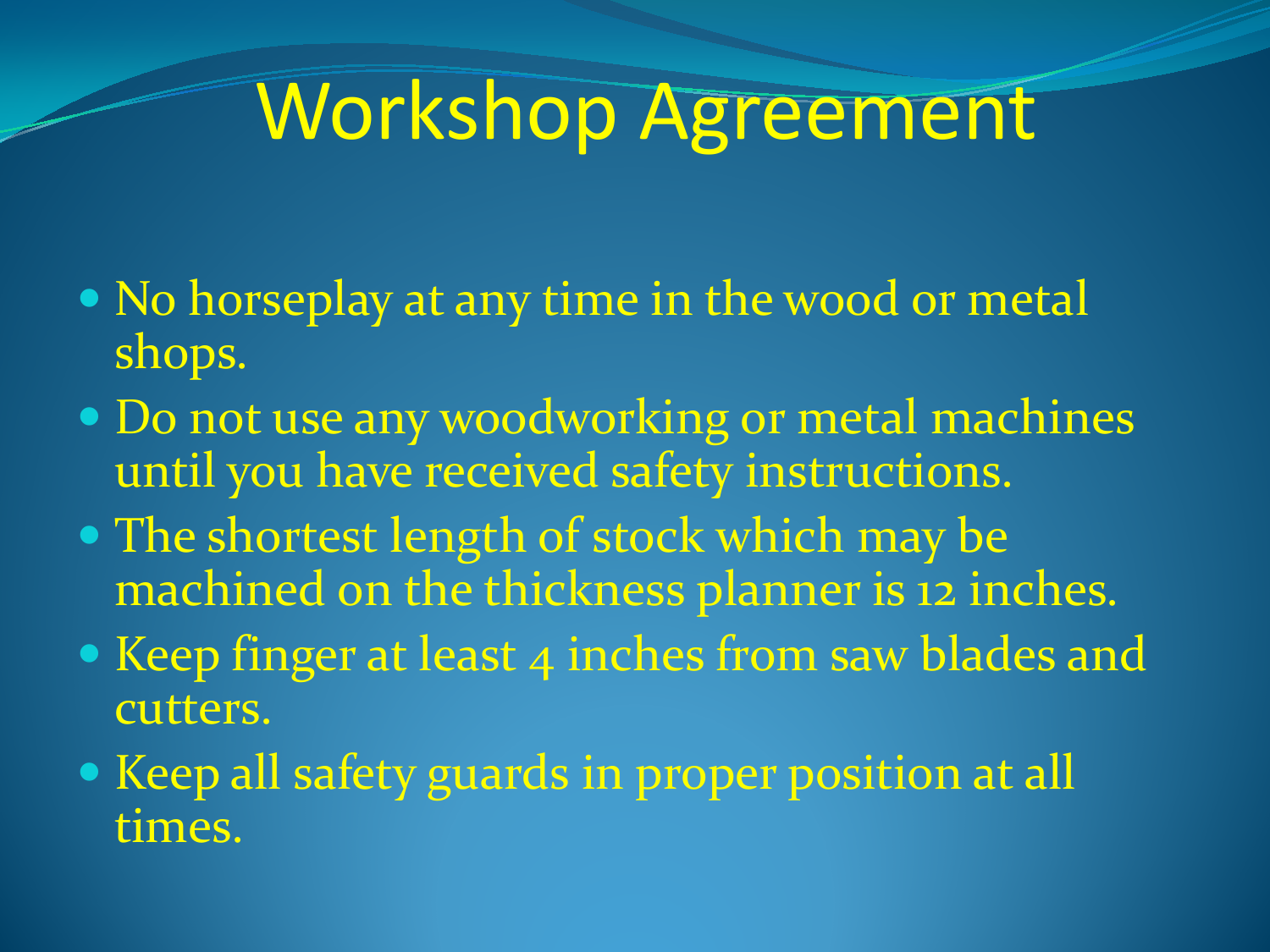- No machines may be operated while the instructor is out of the shop.
- Remove all tools from machines before turning the power on.
- Machines must come to a dead stop before any adjustments are made.
- Do not distract anyone or allow yourself to be distracted while using a machine.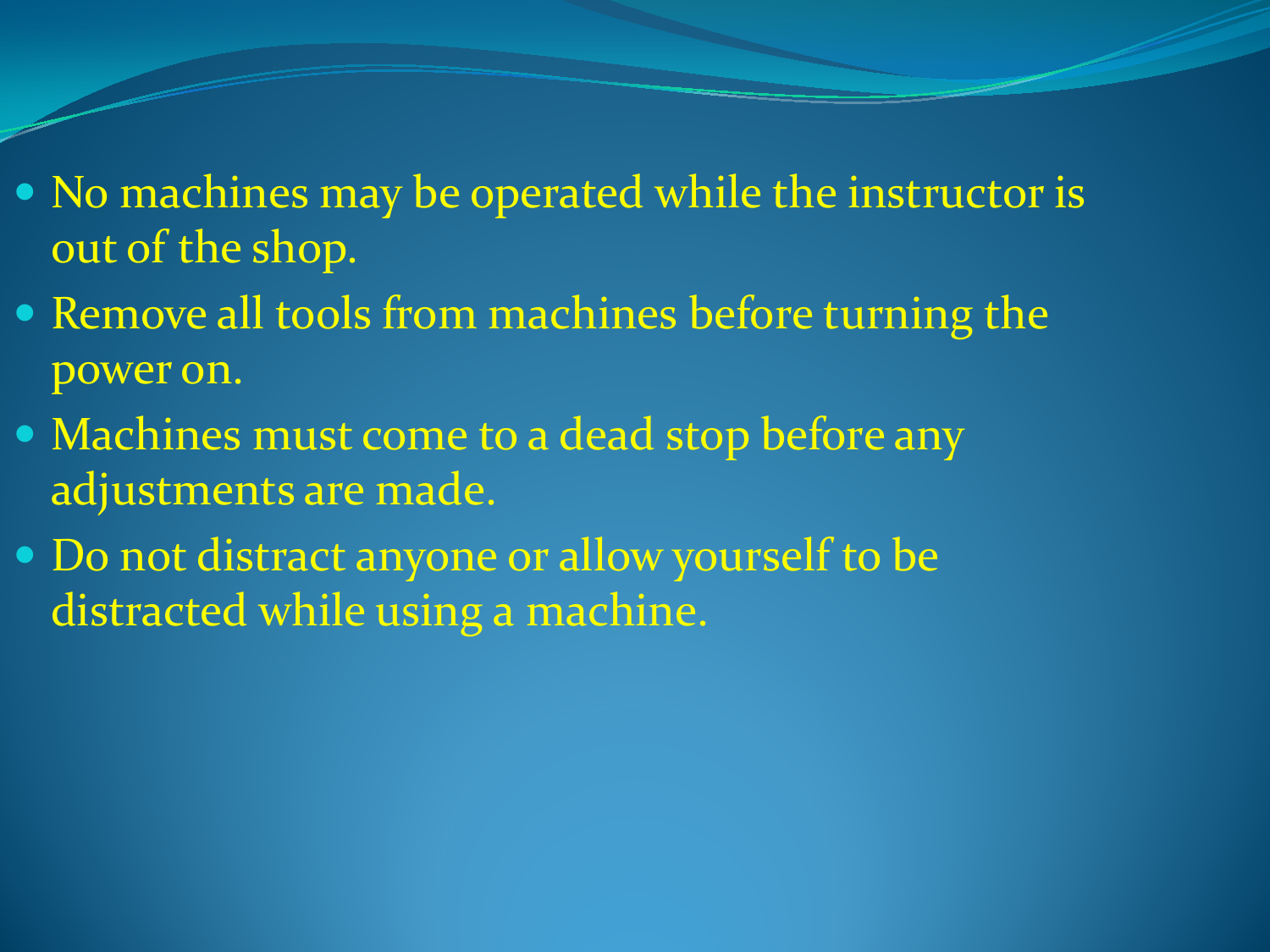- Keep the floor around machines free of scrap and clutter.
- Always turn the power off when finished with a machine.
- Check all lumber for nails, screws, paint, sand and loose knots before machining.
- Never force stock wood or metal into a machine faster than the machine will cut.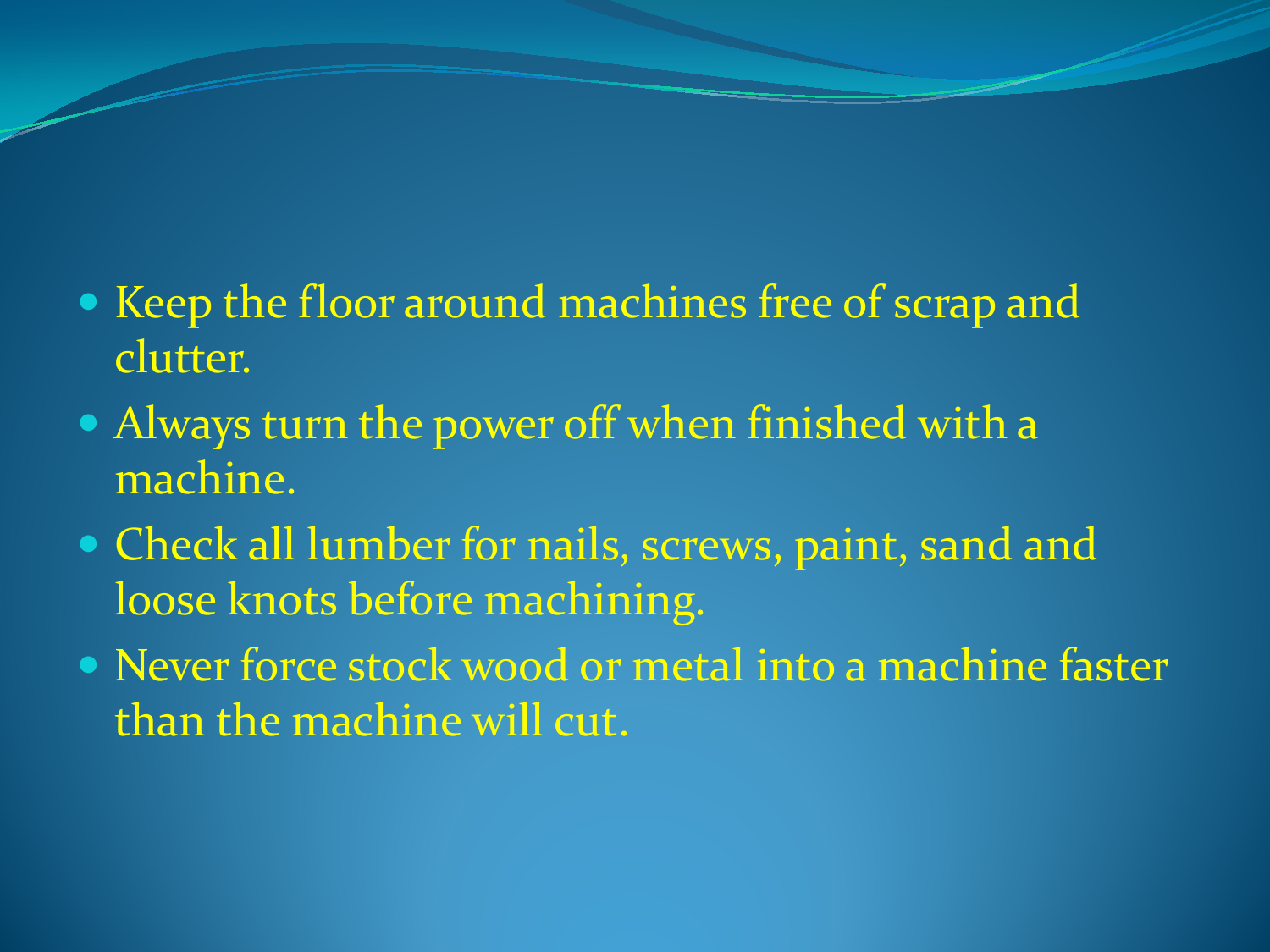- Machines must not be used for trivial operations, especially on small pieces of lumber.
- Only one person may operate a machine at any time.
- Remove rings and long necklaces before entering the shop.
- Loose clothing must be fastened or removed.
- Only fully enclosed footwear may be worn in the shop.
- Long hair must be tied back while in the shop.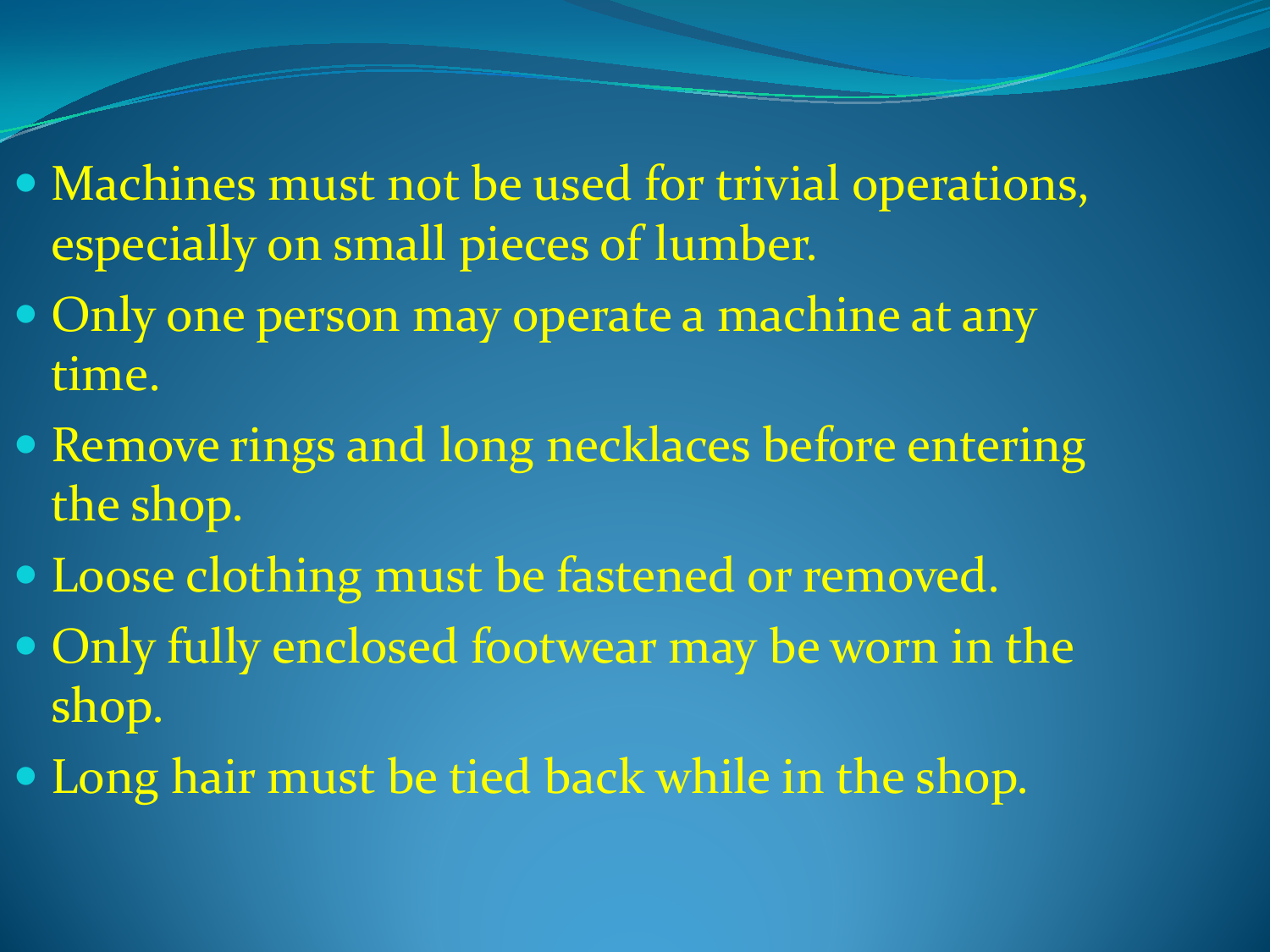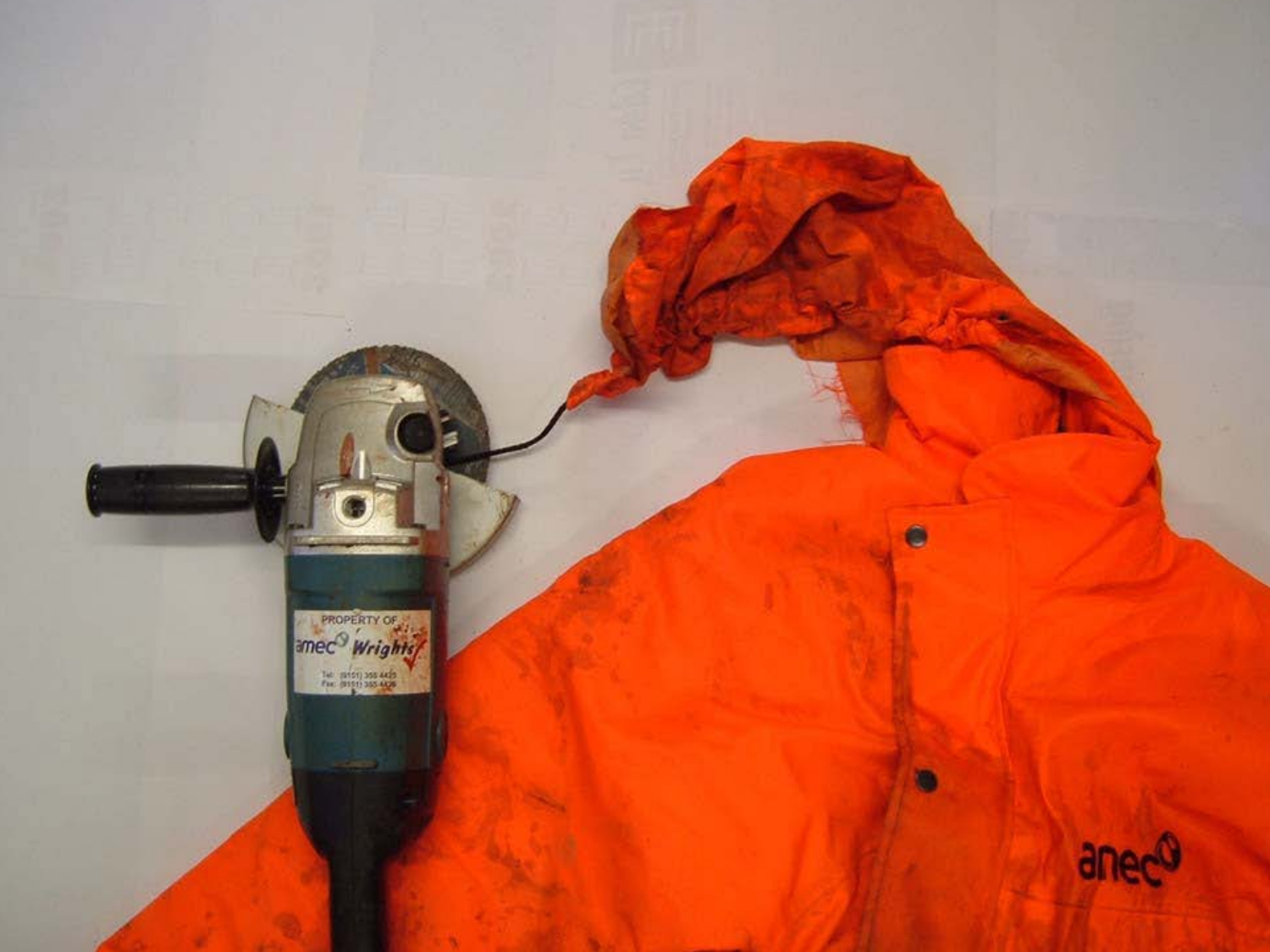- Radial arm saw blade must be brought to a full stop after you have finished using the saw.
- Wear safety glasses when operating all power tools.
- Report all broken tools and broken or poorly operating machines to the teacher.
- Ensure that all dust controls or smoke hoods are operational and turned on before operating machinery.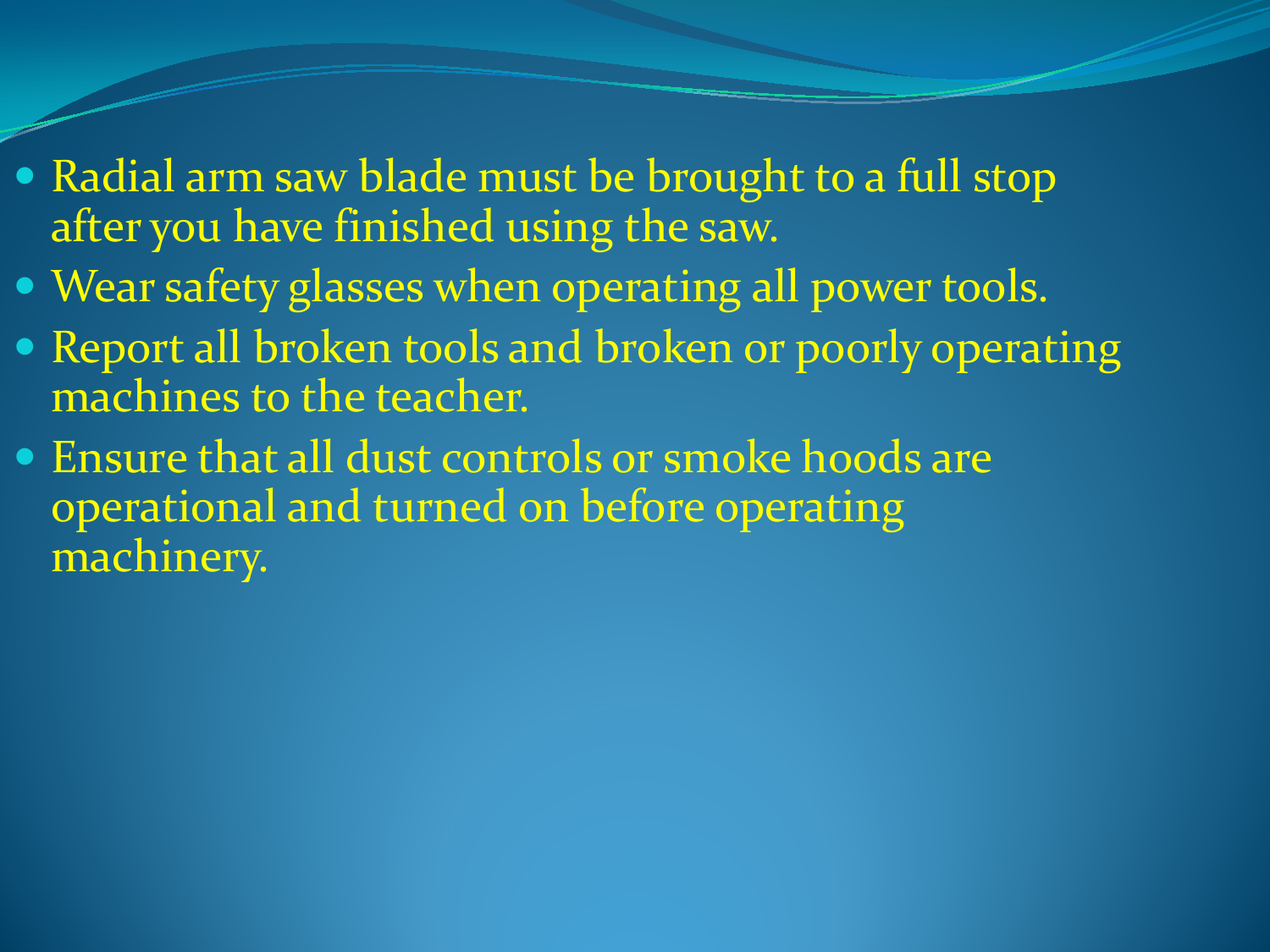have read and understand the above safety rules and I agree to work within these rules.

Signature of student

Signature of parent or guardian

\_\_\_\_\_\_\_\_\_\_\_\_\_\_\_\_\_\_\_\_

 $\bullet$   $\overline{\phantom{a}}$   $\overline{\phantom{a}}$   $\overline{\phantom{a}}$   $\overline{\phantom{a}}$   $\overline{\phantom{a}}$   $\overline{\phantom{a}}$   $\overline{\phantom{a}}$   $\overline{\phantom{a}}$   $\overline{\phantom{a}}$   $\overline{\phantom{a}}$   $\overline{\phantom{a}}$   $\overline{\phantom{a}}$   $\overline{\phantom{a}}$   $\overline{\phantom{a}}$   $\overline{\phantom{a}}$   $\overline{\phantom{a}}$   $\overline{\phantom{a}}$   $\overline{\phantom{a}}$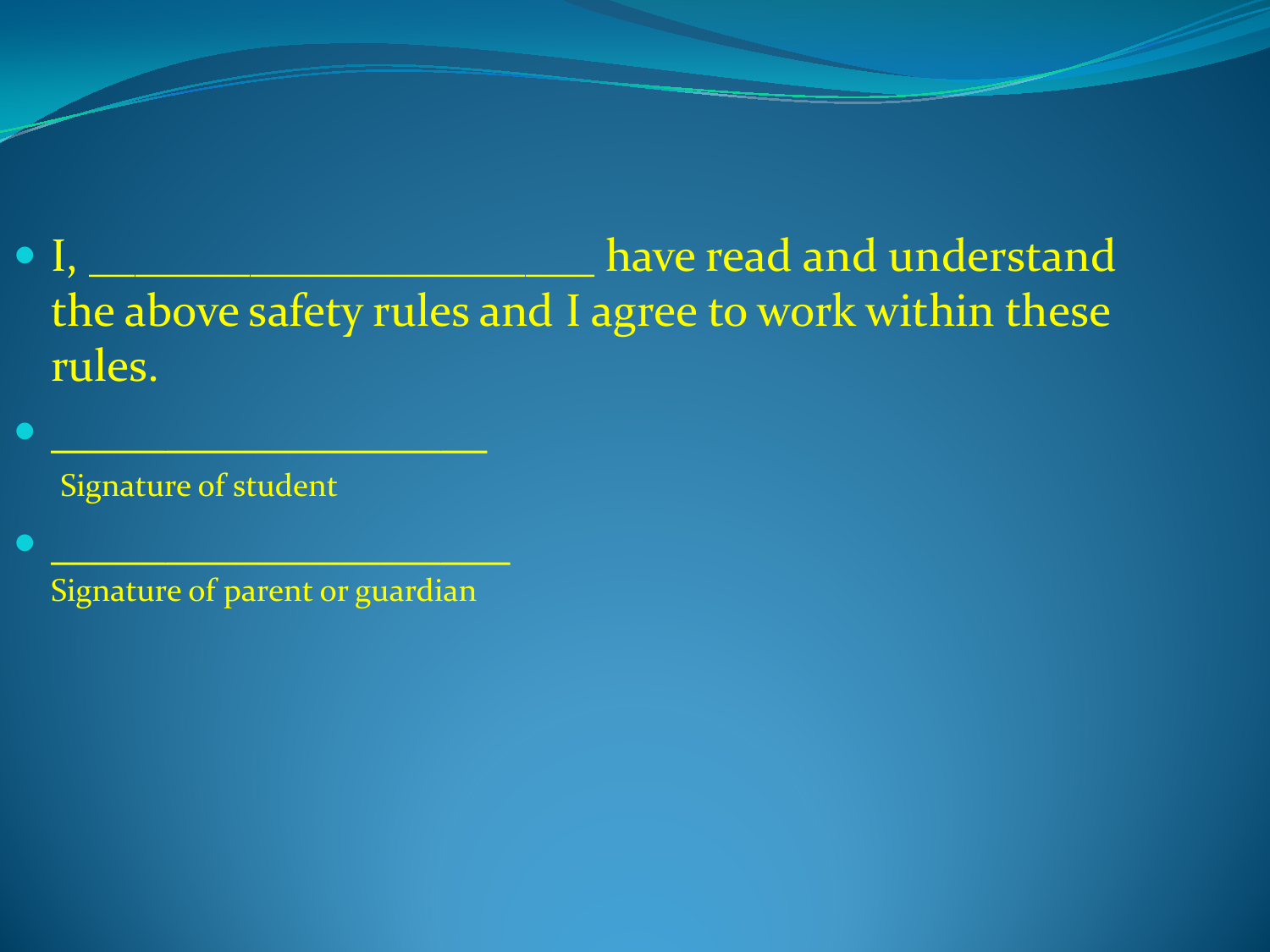

#### **MAINTENANCE AND SERVICE RECORD OF EQUIPMENT NAME**

| <b>Date</b> | <b>Work Performed</b> | Signature |
|-------------|-----------------------|-----------|
|             |                       |           |
|             |                       |           |
|             |                       |           |
|             |                       |           |
|             |                       |           |
|             |                       |           |
|             |                       |           |
|             |                       |           |